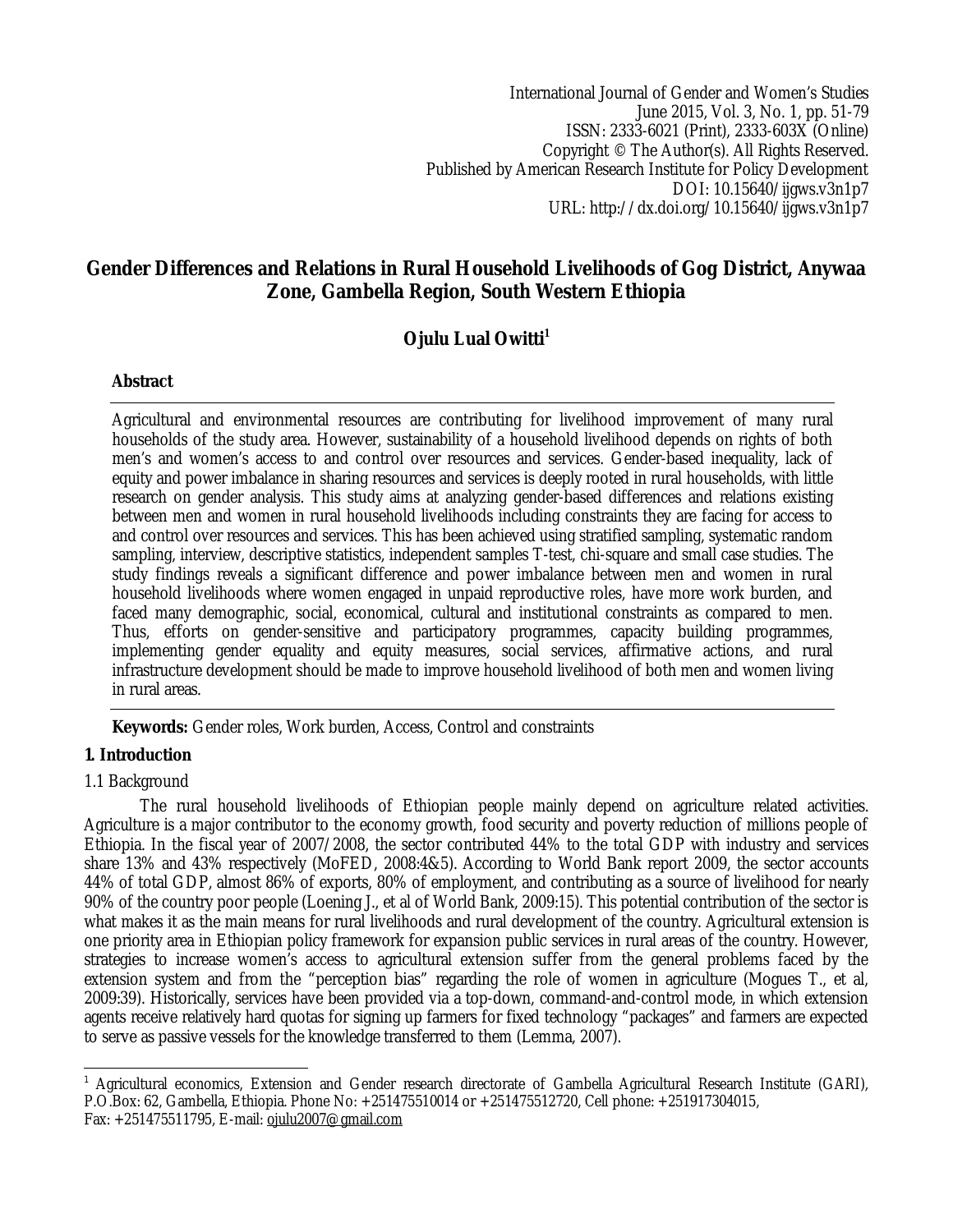In almost any country, women and men have different means for access to critical economic resources and varying power to make choices that affect their lives, as a consequence of the state of gender relations that exists in a given society. The direct result of this is seen in the unequal roles and responsibilities of women and men in Ethiopia (FDRE, 2002:23). In Ethiopia, many different literatures indicate gender inequality and lack of equity in terms of livelihood resource allocation and service distribution as among key determinants that hinder sustainable household livelihood improvement in rural areas of the country. It is widely acknowledged as that poor access to livelihood resources and services is the major cause of food insecurity in many rural parts of Ethiopia (Amare Y., et al., 2000: 2). The promotion of equitable men's and women's access to natural and economic resources and social services requires specific actions to address gender disparities (FAO Strategic Framework 2000-2015, Rome, Italy, as cited in Okali C., 2006). Globally, women makes 51% of world population, hold 13.4% seats in parliament, represent 7.4% of cabinet ministers, 70% of their work unpaid and 1/3 experienced domestic violence (IIRR, 2005). In Ethiopia, more than 30% of agricultural labour is performed by women and men-headed households constitute more than 22% of the family (ibid). According to human development report of 2007/2008, gender empowerment measure for Ethiopia indicates that women share 21.4% of parliament seats, 20% of legislators, senior officials and managers, 30% of professional and technical workers, and their ratio to male counterpart earned income estimated to be 0.60 (HDR, 2007/8: 333 table 29). Although women received right to vote many years back of 1955, gender gaps still exist in economic participation and opportunities, educational attainments, and political empowerment (Ricardo H. et al, 2009). Global statistics on gender gaps for Ethiopia indicate also that women share 22% (female to male ratio of 0.28) in parliament, 10% (female to male ratio of 0.11) in ministerial positions, do not head state over last 50 years, 16% (female to male ratio of 0.19) in legislators, senior officials and managers, 33% (female to male ratio of 0.49) in professional and technical workers, female to male ratio earned income of about 0.61, 0.89 of female to male ratio in labour force participation, and 0.46, 0.92, 0.64 and 0.34 of female to male ratio estimated in literacy rate, enrolment in primary, secondary, and tertiary education respectively (ibid). These statistical trends show how gender gaps in terms of inequality, work burden and vulnerability manifested between men and women in social, economical and political issues of the country.

The main structural constraints for gender inequality gaps and equity problems are mainly societal norms and practices existing within the society. Norms and practices generally allocate different roles and responsibilities to women and men and assign lower value to aptitudes, abilities and activities conventionally associated with women, creating inequalities in the distribution of resources and capabilities (UN, 2009: 5). Governments have entered commitments through ratifying various women's rights conventions and have issued national policies supporting women's access rights to resources for gender equality in many countries. International women's conferences held consecutively in Mexico City in 1975, in Nairobi in1985 and in Beijing in 1995 were measures towards realizing women's political, social and economic equality with men (UN Action for Women, 2003, as cited in Woldetensaye A., 2007). Many gender issues which are very important to well-being of millions of women around the world got public attention after these conferences. In Ethiopia, the key objective of the national policy on women is creating conditions conducive for equality between men and women in development sectors of political, social, and economic decisions with the aim of poverty reduction in the country (FDRE, 2002:24).

Gender inequality in access to and control over rural livelihood resources is also a common problem in Gambella region. In all regional government structures, gender issues were institutionalized through women affair units with the overall goal of mainstreaming gender in development interventions. But many of these women affairs units are fail to integrate gender issues accordingly, particularly in agricultural and rural development programmes, as these units lack skilled manpower, lack awareness on gender mainstreaming and sensitization in development progarmmes, budget constraint to organize capacity building programmes and many other conditions. As a result, men's and women's livelihood conditions and feel needs at grass root level remain unaddressed in development programmes due to lack of information on gender disaggregated data. The study reveals differences in terms of roles, equity problems and power imbalance existing between men and women for access to and control over livelihood resources and agricultural extension services in rural areas of Gog district. Women faced many constraints such as household headship, property ownership and collateral, household work burden, illiteracy, culture/tradition, poverty, top-down institutional systems and poor infrastructure for access to and control over livelihood resources and agricultural extension services as compared to men in rural areas of the district. Thus, strong development efforts toward gender-sensitive rural development programmes and implementation of gender equality and equity measures should be made to improve household livelihood of both men and women living in rural areas of the district.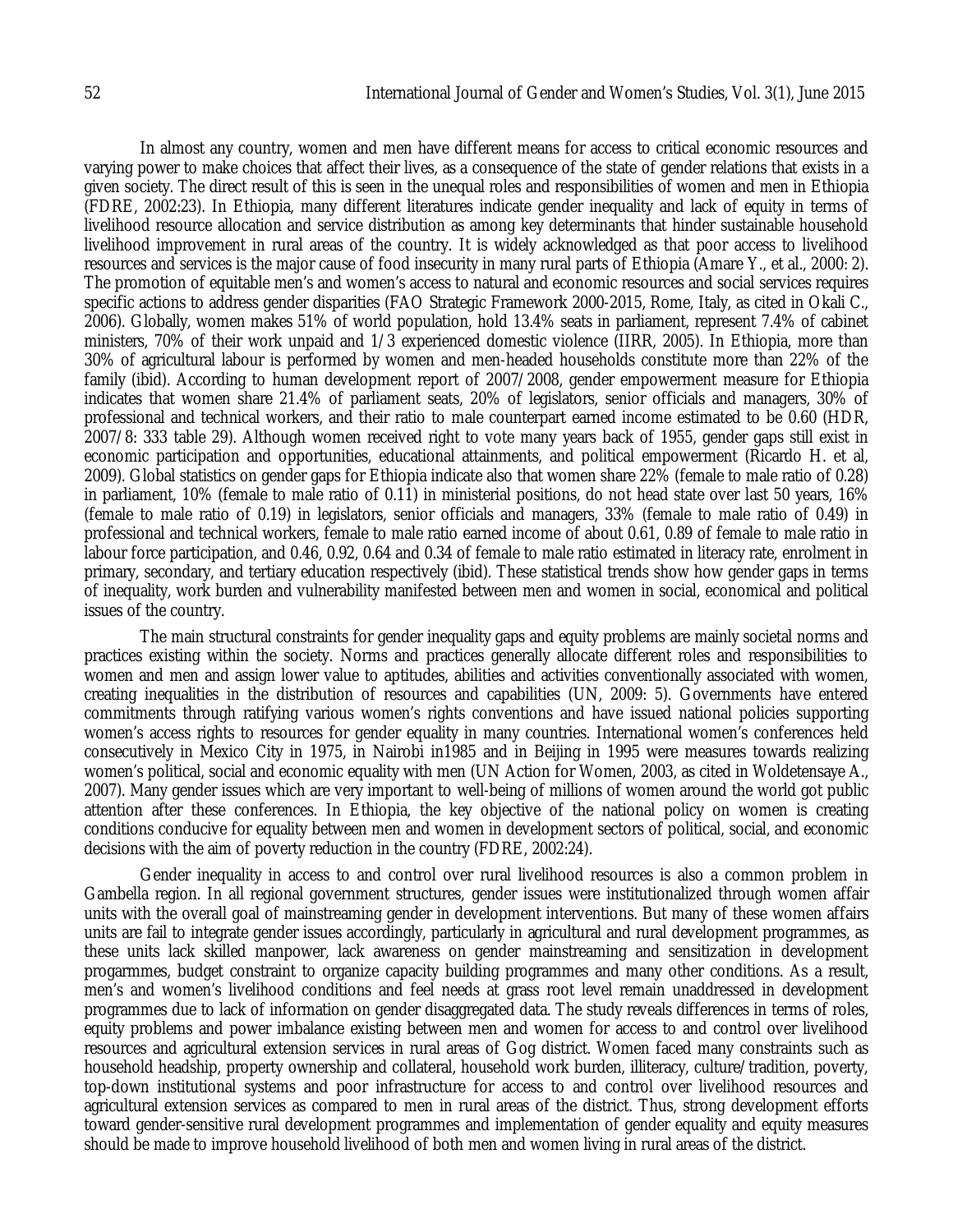# 1.2 Statement of the Research Problem

The main problem in the study area, with regard to gender issue, is the gender-based inequality in terms of power imbalance and lack of equity that exists between men and women in rural livelihood resources and development services. There is a power imbalance and unfair between men and women in terms of access to and control over resources and services in rural areas. Women are substantially disadvantaged as compared to men because of their lower status within the society in relation to indicators such as earnings/benefits, workload, education, decision making power, access to and control over household resources and services. The gender-based differences and relations between men and women in their household livelihoods are invisible in the rural livelihood development programmes and activities. Agricultural extension packages are distributed according to household heads that always assumed to be men counterpart, where women benefiting no thing. In Gambella region, among women who involved in household decision making, 44.2% of 629 participated in decisions on large household purchases independently or jointly with their husbands, 47.6% of 500 participated in decisions on their husbands' income independently or jointly with their husbands and 19.9% of 508 participated in decisions on their own health care by themselves (UNFPA, 2008: table 5.2).

Women as a group enjoy fewer advantages, work longer hours than men do, and their work and opinions are undervalued in livelihood activities in many countries. They earn less than men, do not own land, and face numerous obstacles, threats and violence (EARO, 2000:38). According to UN and other statistics, women perform 67% of the world's working hours, earn 10% of world's income, comprise 2/3 of the world's illiterates and own less than 1% of the world's property (Almaz E., 2000 and EARO, 2000, as cited in Yeshi, 2005). In Ethiopia, women comprise 30- 40% of agricultural labour and head 22.21% of families (SIDA country Gender profile: Ethiopia, 1999, as cited in EARO, 2000:38). The rural women in Ethiopia work for about 13-17 hours per day, which is almost two-fold of men (TGE, 1993). Bishop C. and Puskur R suggested that unequal roles and responsibilities of men and women are significantly determining unequal access to productive resources in rural areas of Ethiopia (Bishop C. and Puskur R., 2007:3). Lack of gender-based disaggregated data regarding differences and relations in terms of roles and responsibilities, access, decision-making power and constraints faced in rural household livelihoods is the main determinant factor or cause for the failure of addressing gender inequality in rural study area. Many development initiatives are still followed the conventional top-down approach of 'one size fits all family members', ignoring genderbased differences and constraints. As a result, the livelihoods of both men and women are not in a satisfactory manner in rural study area.

# 1.3 General Objective of the Study

The overall objective of the study is to analyze gender differences and relations in rural household livelihoods of the study area.

# 1.4 Specific Objectives of the Study

- 1. To examine differences between men's and women's roles and responsibilities in rural household livelihoods;
- 2. To analyze differences between men's and women's access to and control over rural household livelihood resources and agricultural extension services;
- 3. To identify constraints that men and women faced for access to and control over rural household livelihood resources and agricultural extension services; and
- 4. To forward implications/recommendations for gender based issues or priority needs in rural household livelihood development programmes.

# 1.5 Research Questions

- 1. Who does what in rural household livelihoods?
- 2. What differences exist between men and women in rural household livelihoods?
- 3. Who has access to and control over rural household livelihood resources and agricultural extension services?
- 4. What are the major constraints that influence men's and women's activities, access and control patterns, and how?

# 1.6 Rationale/Significance of the Study

Access to and right over resources is crucial for the livelihood needs of rural poor households. Gender inequality in terms of access to and control over resources is deeply rooted in social, political and power relations.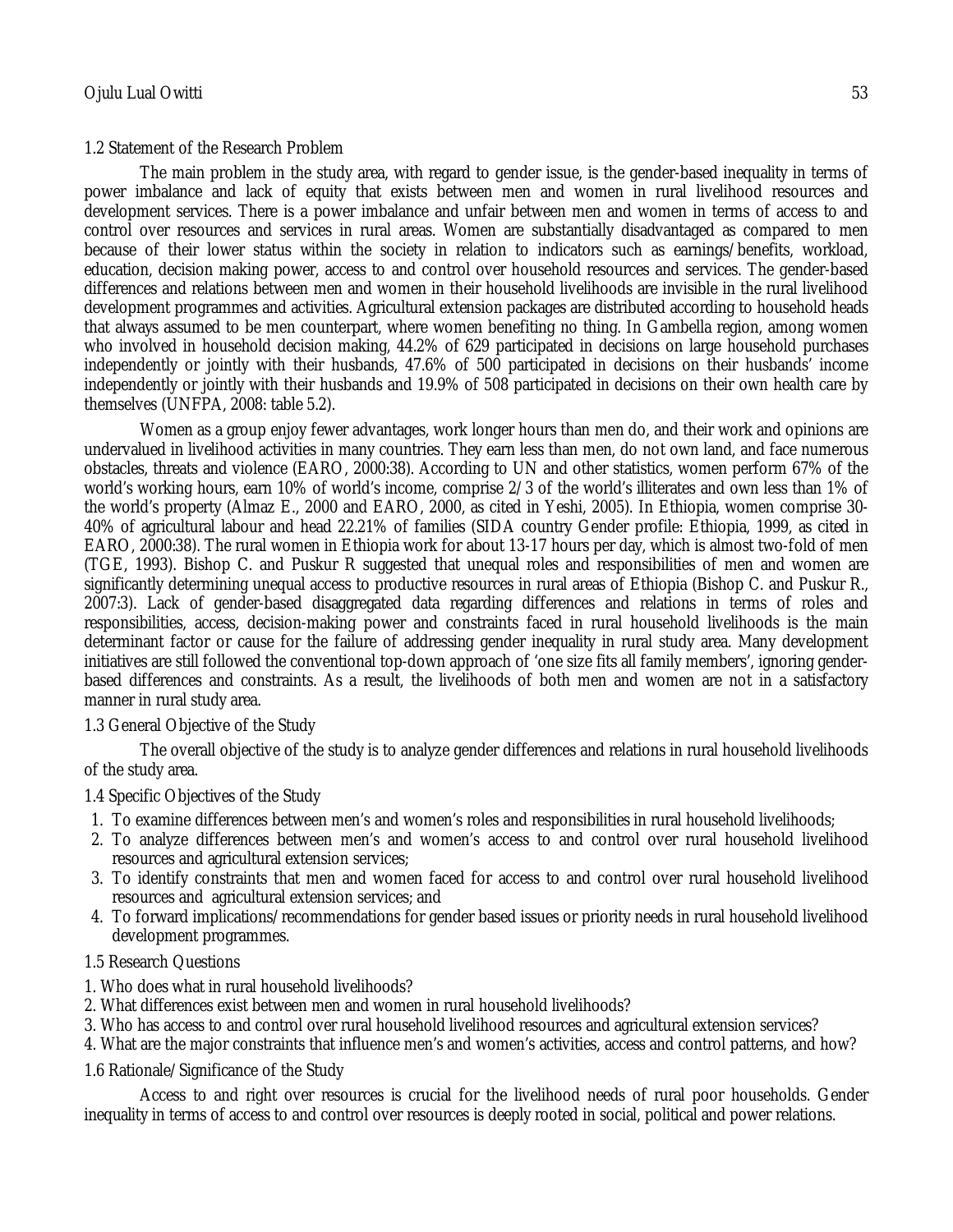The livelihood of both men and women are not always the same due to their different roles and responsibilities within the society. Women and men face constraints differently in their livelihood processes. Women face considerable gender-related constraints and vulnerabilities as compared to men because of existing structures in households and societies. Therefore, the impact of different livelihood interventions will also vary according to these differences and constraints between men and women. A livelihood is sustainable when it can cope with and recover from stresses and shocks and maintain or enhance its capabilities and assets both now and in the future, while not undermining the natural resource base. This requires equity and equal access to and control over resources in production processes. The analysis of gender based differences and relations for the achievement of equality and equity between men and women in rural development process is crucial to contribute to the overall rural economy growth, poverty reduction, ensure food security and human right of the disadvantaged people. Thus, the findings of this study will benefit the following categories of partners for agricultural and rural development of the study area:

- **Marginalized and disadvantaged groups** their livelihood will be improved and priority needs addressed through those development programmes that will refer to the findings of the study.
- **Researchers** the study will provide detail information on gender issues for rural development researchers to do further research on this area.
- **Policy makers** the information generated through this study will guide policy makers toward gender mainstreaming in government policies, programmes and strategies.

### **2. Literature Review**

- 2.1 Evolution of Gender Approaches
- 2.1.1 Women in Development (WID)

The term "women in development" was coined in the early 1970s by a Washington-based network of female development professionals (Tinker, 1990:30). On the basis of their own experiences in overseas missions they began to challenge "trickle down" theories of development, arguing that modernization was impacting differently on men and women. Instead of improving women's rights and status, the development process appeared to be contributing to a deterioration of their position. It aimed at focusing on women issues exclusively through basic needs service provision that may increase their income and productivity for household livelihoods. WID was the first gender policy approach that focused on fulfilling practical gender needs.

### 2.1.2 Gender and Development (GAD)

By the late 1970s, some of those working in the field of development were questioning the adequacy of focusing on women in isolation, which seemed to be a dominant feature of the WID approach. Although an analysis of women's subordination was at the heart of the WID approach, the essentially relational nature of their subordination had been left largely unexplored. The WID approach identified women's lack of access to resources as the key to their subordination without raising questions about the role of gender relations in restricting women's access in the first place (and in subverting policy interventions, were they to direct resources to women). The work that was under way within various social science disciplines suggested the importance of power, conflict and gender relations in understanding women's subordination (Razavi S. & Miller C., 1995). Many influential writings appeared in the 1970s on the distinction between biological sex and social gender (Edholm F., Harris O. and Young K., 1977; Rubin, 1975). Feminist anthropology gave increasing attention to the cultural representation of the sexes – the social construction of gender identity - and its determining influence on the relative position of men and women in society. "Maleness" and "femaleness" were understood as the outcome of cultural ideologies, rather than of inherent qualities or physiology. Feminism is, "A belief that women universally face some form of oppression or exploitation; a commitment to uncover and understand what causes and sustains oppression in all its forms and a commitment to work individually and collectively in everyday life to end all forms of oppression" (Maguire, 1987: 79). The value of a symbolic analysis of gender, it was argued, lies in understanding how men and women are socially constructed, and how those constructions are powerfully reinforced by the social activities that both define and are defined by them (Moore, 1988:15-16). Status and power differentials between men and women, therefore, could not be easily read off from their respective positions within the relations of production. More recently the limitation of focusing on women in isolation has drawn attention of the need to look at "Gender in Development", that is the social relationship between men and women. Although the WID approach improved opportunities for women, it failed to address the empowerment aspect, the power sharing.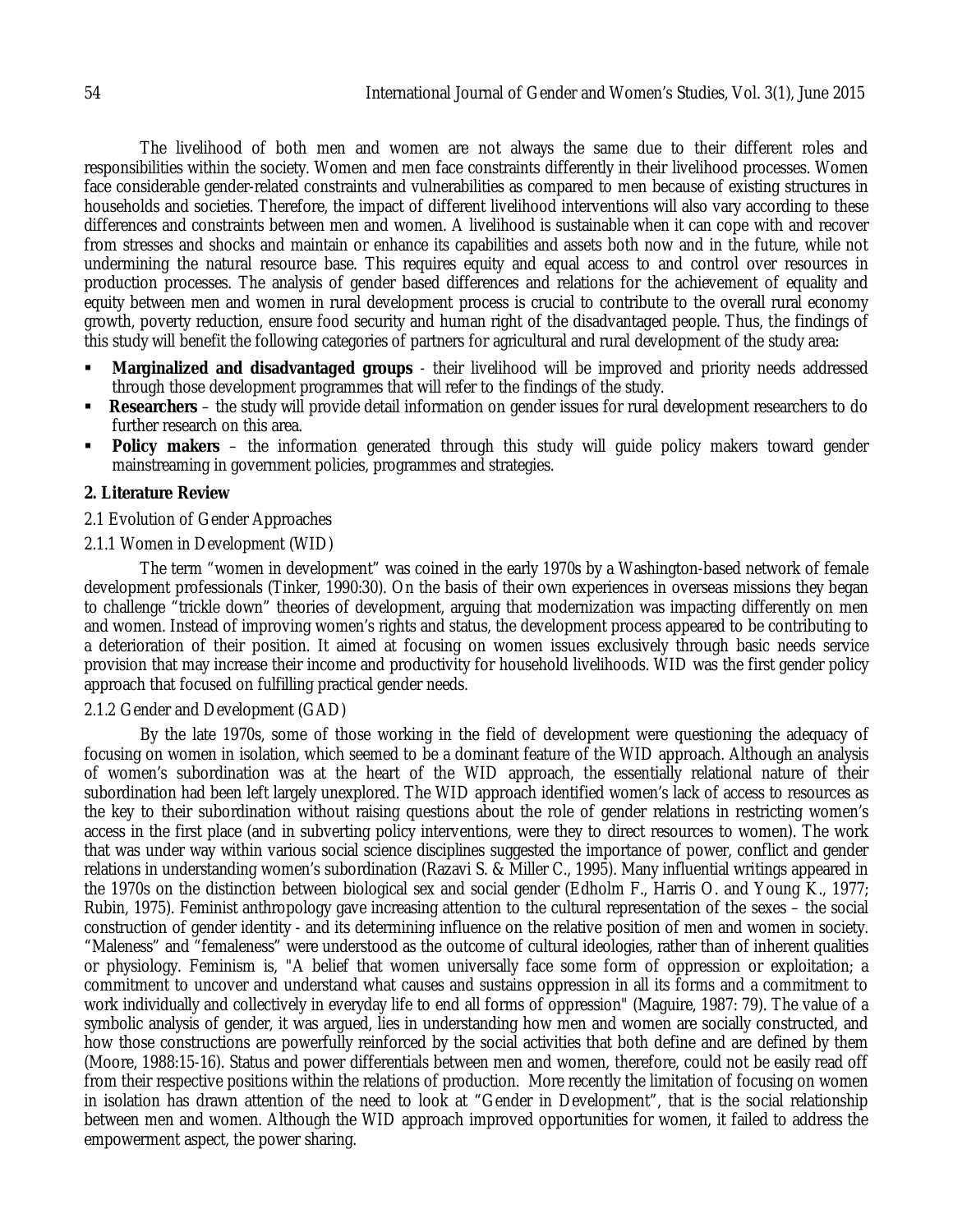So there was a need for the programs of gender and development to move further. Thus the second policy approach Gender and Development (GAD) emerged. The GAD approach commenced on integration of gender issues into the design and implementation of development programs. The GAD approach was projected towards addressing strategic gender needs which can empower women and transform gender relations. The overall goal of the GAD approach is women's empowerment. Empowerment entails increasing women's access to knowledge, resource and decision-making power to change their disadvantaged positions to the level of having control over their own lives (Parpart, 1989). This goal was not easy to achieve and gender inequality still persists. It is reflected in many aspects in women's lives including their acquisition of resources. Men and women play different roles in society, with gender differences shaped by historical and cultural determinants, among others, WID and GAD differ in terms of policy, focus and planning procedures. Generally, there are six specific approaches through WID and GAD evolved in gender development thinking as follows (table 2.1).

| Approach     | <b>Period</b>     | <b>Area of interventions</b>                            | <b>Focused on</b> |
|--------------|-------------------|---------------------------------------------------------|-------------------|
| Welfare      | 1950-1970         | Reproductive roles (food aid, malnutrition and family   | Women             |
|              |                   | planning)                                               |                   |
| Anti-poverty | 1970 onwards      | Aid given to poor women                                 | Women             |
| Equity       | 1975-1985         | Introducing Political and economic interventions        | Women             |
|              |                   | women that reduce inequality with men (fair and justice |                   |
|              |                   | in any development process)                             |                   |
| Efficiency   | Post 1980         | Women's economic participation, and capacity building   | Women             |
|              |                   | to address problems related to time and unpaid labour   |                   |
| Empowerment  | 1985 onwards      | Advocacy and grass root projects to empower women       | Women             |
|              |                   | for their self-reliance                                 |                   |
| Equality     | <b>Since 1995</b> | Power sharing and more equitable partnership between    | Men and           |
|              |                   | women and men                                           | women             |

| Table 2.1: Main Periods and Approaches in the Historical Perspectives of Gender |  |  |
|---------------------------------------------------------------------------------|--|--|
|---------------------------------------------------------------------------------|--|--|

Source: Adapted from Egerton University, 1999

2.2 Policy Overview of the Global Mandates and Commitments for Promoting Gender Equality

To improve gender equality and livelihoods, the international community has created specific standards set in different commitments. All the 8 Millennium Development Goals and related targets adopted in 2000 are very important in promoting gender equality. The four that are most relevant to rural livelihoods and gender equality are Goals 1, 2, 3, and 6. Goal 1 aims to eradicate extreme poverty and hunger, Goal 2 aims to achieve universal primary education, Goal 3 aims to promote gender equality and empower women and Goal 6 aims to combat HIV/AIDS, malaria and other diseases. The Convention on the Elimination of All Forms of Discrimination against Women (CEDAW) adopted in 1979 by the UN General Assembly provides the basis for realizing equality between women and men through ensuring women's equal access to and equal opportunities in, political and public life-including the right to vote and to stand for election-as well as education, health and employment. CEDAW continues to provide the framework for promoting gender equality for rural women, as it is the only international legally binding instrument with specific provisions for rural women (Article 14). The 1995 Beijing Platform for Action is an agenda for women's empowerment and gender equality. The Platform for Action upholds the aforementioned Convention and builds upon the Nairobi Forward-looking Strategies for the Advancement of Women, as well as relevant UN resolutions. The Beijing +10 review has reviewed the progress made and identified the gaps in implementing the Beijing Plan of Action. It called for collective responsibility to ensure that gaps in equitable access to resources and opportunities in rural and agricultural communities are met. Countries must translate the global commitments and objectives regarding the advancement of women and gender equality into institutional and national policies and action strategies.

Ethiopia's commitment to address gender disparities has strengthened over time and a number of legislative measures have been adopted to ensure equality under the law (World Bank, 2009: 3&4 box 1.2). These legislative procedures are the civil code (1960), women affairs office established within the office of the prime minister in 1992, the national policy on women (1993), the revised family code (2000), the new penal code (2005), ministry for women affairs replaced women affairs office in 2005 and others constitutional proclamations regarding gender rights (ibid).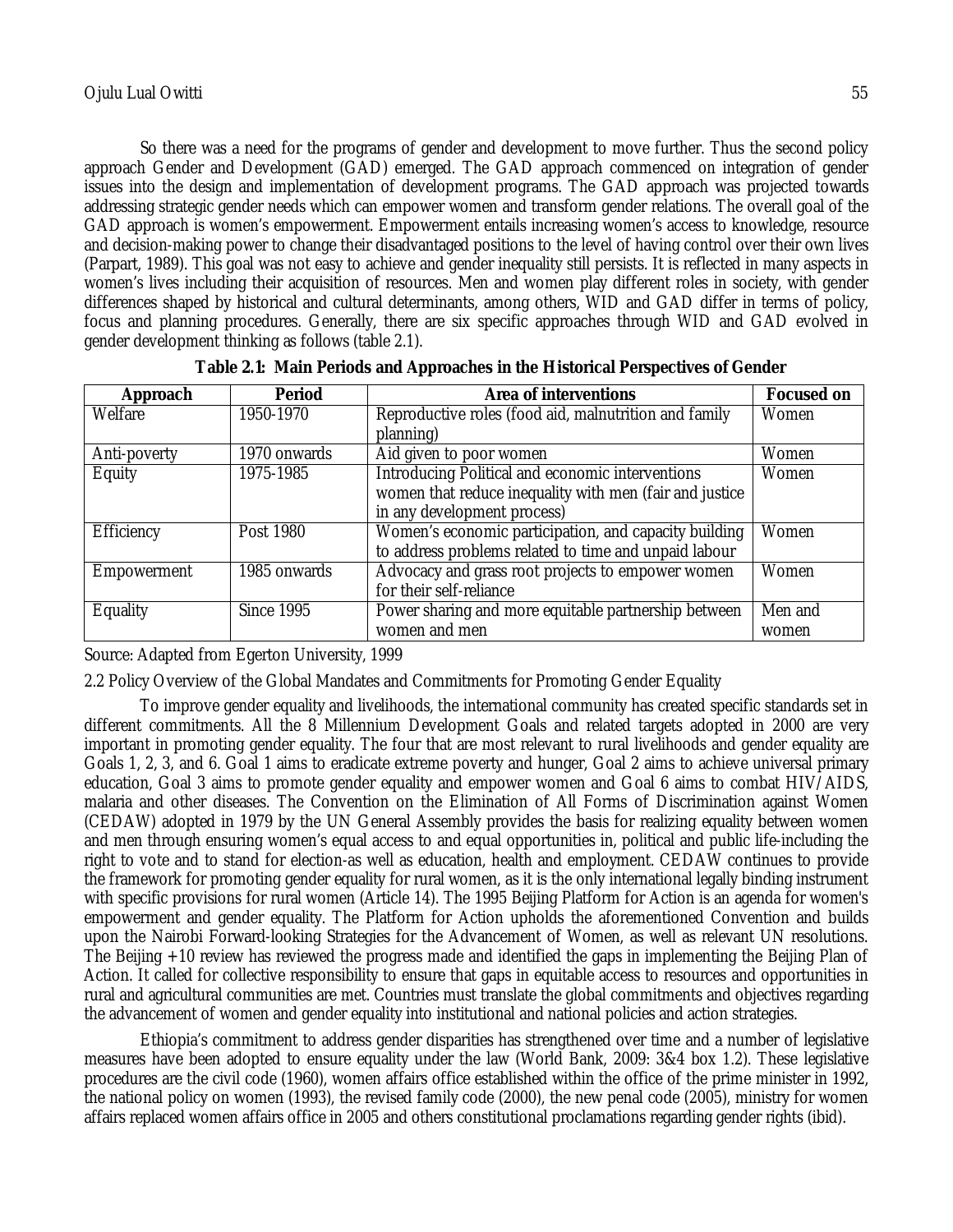At the policy level, gender equality has been emphasized in the PRSP process-first in the SDPRP (2002-2004) and now in PASDEP (2005-2010) (ibid: 3). To enhance women's participation in development and its benefits, the SDPRP proposed measures in the following areas: food security and agriculture, education, health, political participation, confronting harmful traditional practices, reducing women's work load, and strengthening legal environment (MoFED, 2002). Although this thematic coverage was comprehensive, the actual measures proposed were vague and did not translate into specific targets and indicators in the SDPRP matrix (MoWA, 2006). The Ministry for Women Affairs is the main government body responsible for ensuring the gender sensitivity of policies, identifying discriminatory practices, fostering adequate participation of women in various government bodies, undertaking studies and initiating recommendations on the protection of women's rights and ensuring their implementation (World Bank, 2009: 4 box 1.2). More recently MoWA released the "Development and Change Package of Ethiopian women" which identifies 5 areas o f interventions: (1) Ensuring women's access to productive assets and facilitating their labor market participation; (2) Fostering changes in attitudes towards women with respect to traditional and customary practices; (3) Improving women's effective access to health and education; (4) Promoting women's participation in social, public and political spheres; (5) Strengthening the legal protection of women (MoWA, 2008).

### 2.3 Gender Differences in Rural Livelihoods

Despite rapid urbanization, the bulk of the populations in sub Saharan African countries still live in the rural areas, on average 70%. In Southern Africa the figure ranges from 42% in South Africa to 85% in Malawi. More than 60% of this rural population comprises of women. There are significant differences in livelihood opportunities and outcomes between women and men in these rural areas. Although the differing roles and responsibilities between women and men vary from country to country and within countries reflecting differences in economic, social and cultural forces, some important generalizations on gender differences in rural livelihoods were made including gender differences: in gender roles in agricultural production and food security, in household work burden and decisionmaking, in access to land and water rights, in access to credit and income, and in access to education, training and extension services (Mutangadura G. B., 2005).

### 2.3.1 Gender Differences in Agricultural Production and Food Security

In most Sub-Saharan African countries, small-scale farmers, the majority of whom are women, produce 60- 70% of food. Women play a major role in the different aspects of agricultural production. Although men and women participate in most agricultural tasks, men predominate in land preparation, and ploughing; women are primarily engaged in watering, planting, fertilizing, weeding, harvesting and marketing activities that are typically labourintensive. In most parts of Ethiopia, women are intimately involved in most aspects of agricultural production, marketing, food procurement, and household nutrition, the view is widely held that "women do not farm". This cultural perception remains strong even though numerous agricultural tasks are deemed "women's work" including weeding, harvesting, preparing storage containers, managing all aspects of home gardens and poultry raising, transporting farm inputs to the field, and procuring water for household use and some on-farm uses (EEA/EEPRI, 2006). Women work more hours per day and more days per year in agriculture than men (see table 2.2 for an example from Kenya). Cash crops are considered men's crops and men control the money received from them, even though women do considerable amounts of the work. Though performing different activities, women and men remain on par as farmers in agriculture, but unequal in some agricultural policy and planning. In Ethiopia, many literatures indicate that more than 30% of agricultural labour is performed by women and work for about 17 hours per day than men.

| Workload            | Percent Share | Workload                 | Percent Share |
|---------------------|---------------|--------------------------|---------------|
| Clearing land       |               | Processing               | 90            |
| Turning soil        | 30            | Marketing                | 60            |
| Planting            | 50            | Carrying of water & fuel | 95            |
| Weeding & hoeing    | 75            | Domestic animal care     | 55            |
| Harvesting          | 65            | <b>Hunting</b>           | 10            |
| Carrying crops home | 85            | Cooking & family care    | 95            |
| Storing             | 80            | Small-scale farmers      | 85            |

**Table 2.2: Percentage Share of Women's Role in Rural Household Systems Tasks in Kenya**

Source: Adapted from Mutangadura G. B., 2005 annex1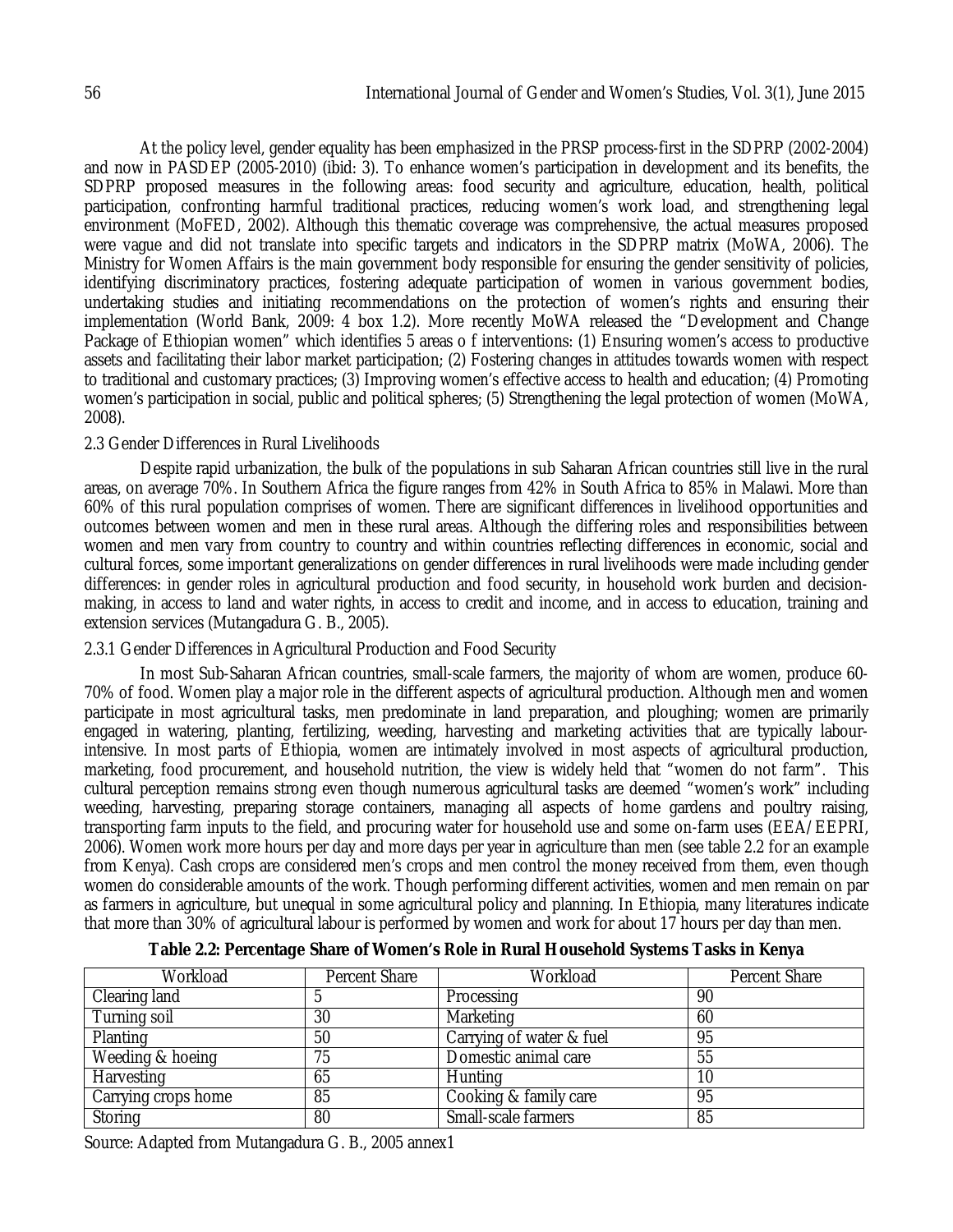#### 2.3.2 Gender Differences in Household Work Burden and Decision-Making

Women and girls are also traditionally tasked to do all domestic maintenance work, hauling water, firewood gathering, food processing and preparation, cooking and other domestic chores. Household work done by women is characterized by long and strenuous days with very few relevant and affordable technologies to ease their workloads and drudgery. The heavy workload already imposed on women often prevents them from adopting improved technology that requires additional labour inputs. Traditionally, women have limited role in decision-making processes and laws, which are important for poverty reduction, food security and environmental sustainability. The causes of women's exclusion from decision-making are closely linked to their additional reproductive roles and their household workload, which account for an important share of their time. In rural areas of selected developing countries women work burden on average has been estimated to be 20% more as compared to men (UNDP, 1995a). The productive work done within the household by women has been ignored and not much attempt has been made to incorporate in the value of such activities within the national accounts. The degree of error is even more pronounced within the developing countries context with a large agricultural sector where large percentage of goods and services consumed within the households are produced at home. In developing countries, share of women's total time devoted to all economic activities is 53%, but only 34% of women's work are included in the national accounts, while 76% men's work are in national account. Thus most of the women's work still remains unpaid and unrecognized (ibid). Although rural women are heavily involved in almost all aspects of agricultural production, it emerges from the scant data available that their share in decision-making is not commensurate with the amount and type of work they shoulder (FAO, 1995a).

#### 2.3.3 Gender Differences in Access to Land and Water

Land is considered the most fundamental resource to women's living conditions, economic empowerment and to some extent their struggle for equity and equality. Despite the importance of land to women in their livelihoods, their land rights are still largely discriminated against. Most women in matrilineal customary system have access to farmland only through their husbands or fathers as they are only granted usufructuary rights as land title pass through the male line. In a study done by the Economic Commission for Africa-Office for Southern Africa (ECA-SA, 2003), the major obstacles facing women in owning and controlling land in Southern Africa were identified to include customary law, some legal clauses that do not allow joint ownership of land by married couples under statutory tenure and non-synchronization of the inheritance and marriage laws with the Land law. In situations where women can own and control land such as where one can buy the land from the land market, women are constrained by several socioeconomic factors which include illiteracy, lack of capital and implements, lack of collateral, lack of farm management experience, training and advice. Land is basic resource for agricultural production of 85% population living in rural areas of Ethiopia, where land tenure system affects development of rural agricultural sector for many years. Women are marginalized from accessing land than men whenever land is scarce (Tasfay H., 2002; Teklu T., 2003). Rural women do not have equitable access to land and agricultural resources. They have low involvement in development activities and have low decision-making power. Their labor contribution to the agricultural sector is invisible because of the gender division of labor in communities. The ox-plough farming system and cultural taboos on women ploughing and sowing had affected women's right on land particularly that of female headed households (Rahmato D., 1994; Tadesse Z., 2000; Tasfay H., 2002). These households mostly end up in poverty because of lack of adult male labor which the farming system requires. A study in Highland Wollo and Waghamra reflected that female headed households are poorer and more food insecure than male headed households due to gender relations with regard to land access problems (Devereux S. et al, 2003).

#### 2.3.4 Gender Differences in Access to Credit and Income

Women have little access to credit. While women are reputed as efficient in paying loans, ironically they have the hardest time in securing loans without collaterals, male consent, and security against the loan (Fortmann, 2001). Rural women's limited incomes, lack of collateral, higher levels of illiteracy and lack of information drastically constrain their access to almost all forms of credit from financial institutions and government agencies. Women's uncertain access to land, credit and education denies them exposure to and control of new technologies that might help them out of the mire of poverty. In many Sub-Saharan countries female-headed households are usually poorer and fewer rural female-headed households own agricultural productive resources.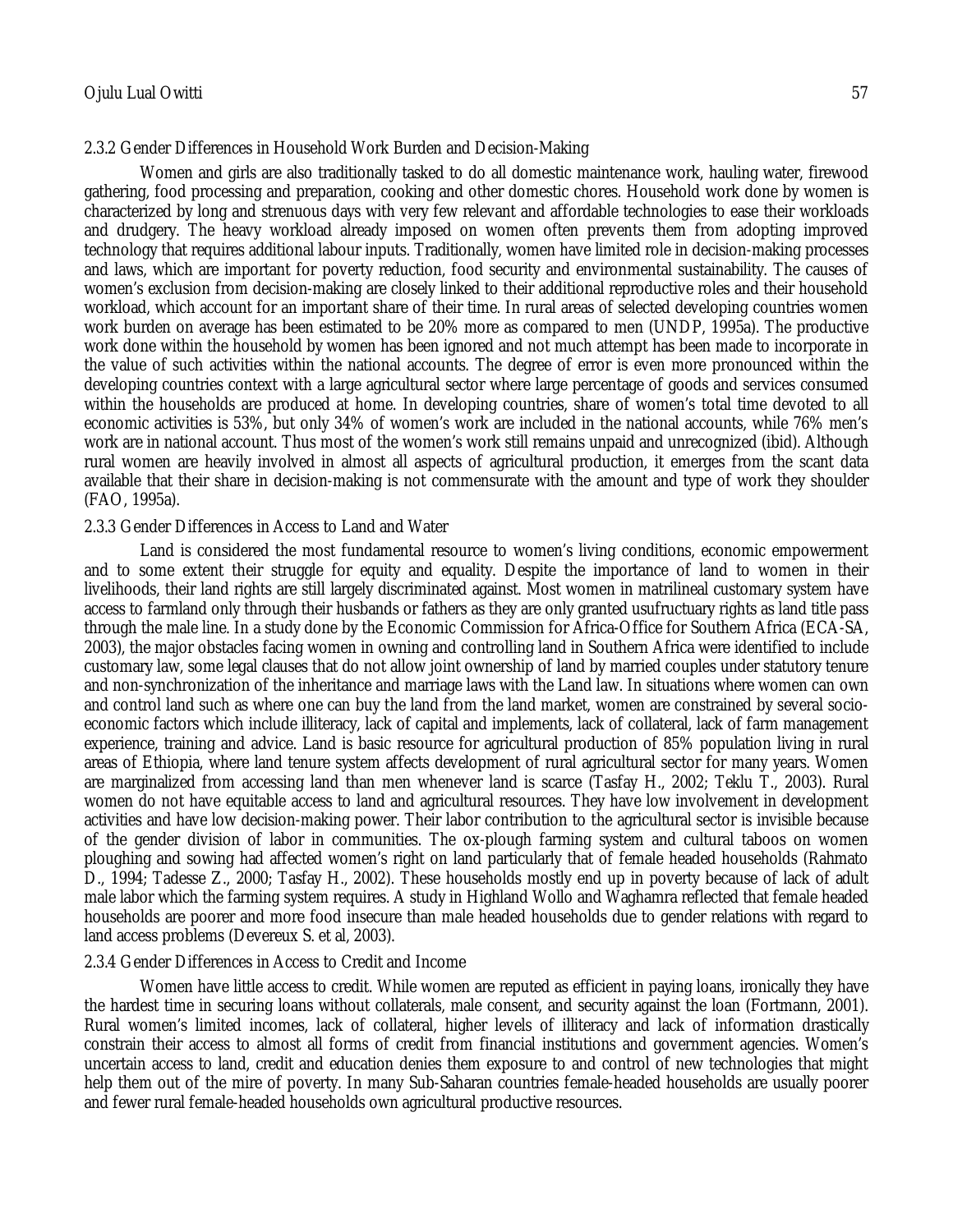For African women, combining farm and non-farm income-earning activities has long been a survival strategy which allows them to reduce the risk of starvation for themselves and their families during periods of chronic or transitory food insecurity. However despite this, their incomes are generally lower than their male counterparts. For example in Zimbabwe, female-headed household incomes are 40% less than rural-male headed households and within the female-headed households, poverty is greatest in *de facto* female-headed households (the woman is heading the household because her husband is absent) and *de jure* households (women who are single, widowed or divorced) (Mutangadura, 2001). Most of the *de facto* female-headed households are found in the rural areas (89 %).

#### 2.3.5 Gender Differences in Access to Education, Training and Extension Services

Women are more likely to be less educated than men. Two-thirds of the one billion illiterate in the world are women and girls. Adult female illiteracy rate is less than 20 percent in Botswana, Lesotho, Namibia, South Africa, Swaziland and Zimbabwe, but is higher than 50 percent in Mozambique and Malawi (UNDP, 2004). In terms of agricultural production and improving rural livelihoods, illiteracy leads to inability to understand and adopt new technologies, accessing credit, accessing information, inability to know their rights and support mechanisms that are available. Available figures show that only 5% of extension services have been addressed to rural women, while no more than 15% of the world's extension agents are women. In Africa only 7 percent of agricultural extension services were directed to women farmers in 1998 and only about 11 percent of all extension personnel were women (FAO, 1989). Gender still receives low priority in the planning and implementation of extension policies and programs in many developing countries today (FAO, 2003). Women's full roles in production-related activities need to be brought into mainstream of extension and training (Jazairy, et al, 1992:287). In Ethiopia, many studies conducted in rural areas shows that female are more illiterate than male. The study conducted in Dire Arerti and Koftu Kebeles of Adaa Woreda, Oromiya region, shows high illiterate rate among women i.e. 78.3% are illiterate, 12.3% have non-formal basic education, 5.3% have formal first cycle academic education (grade 1-4) and 4.1% have second cycle (grade 5-8) level academic education (Woldetensaye A., 2007: 50). The proportion of male farmers who enjoyed agricultural extension services three rural areas of Ambo district, Oromiya region, was 72.0% compared to only 36.8% for female counterparts (Ogato G. S., Boon E. K. and Subramani J., 2007**).** 

#### **3. Materials and Methods**

#### 3.1 Research Design

Survey research was used among non-experimental social scientific research as well as types of experimental research. The data were designed using descriptive survey and observation techniques of situations in order to save time and cost to deal with every element of a sample. The study describes existing gender situations, analyze roles, power relations and constraints, and forwards sound implications for further research or interventions. As data of survey research always susceptible to distortion, particular attentions were made to safeguard the data from the influence of bias.

### 3.2 Sampling and Sampling Techniques

The study was conducted in Gog district of Anywaa zone, Gambella people's national regional state, for its suitability in terms of natural livelihood resources, accessibility and gender inequality factors rooted within society living in the area. The study was used both probability and non-probability sampling techniques during sampling of administrative Kebeles and sample of respondents. Four kebeles, namely Gog-jangjor, Gog-dipach, Tata and Puchala, were selected purposively from the administrative kebeles under the Gog district based on their accessibility. The selection of sample respondents was also involved stratified sampling technique, in which the sample divided into men, women, male-headed households, female-headed households and household wives within male-headed households. The sample size for the study was determined using formula as follows (Cochran, 1977, as cited in Bartlett and Higgins, 2001):

$$
n = \frac{N}{1 + N(e)^2} = \frac{370}{1 + 370(0.05)^2} = 192
$$
respondents

Where:

 $n =$  the sample size used for study;

 $N=$  total population of both men and women in the households of the four Kebeles;

 $e =$  maximum variability or margin of error assuming to be 5% (0.05); and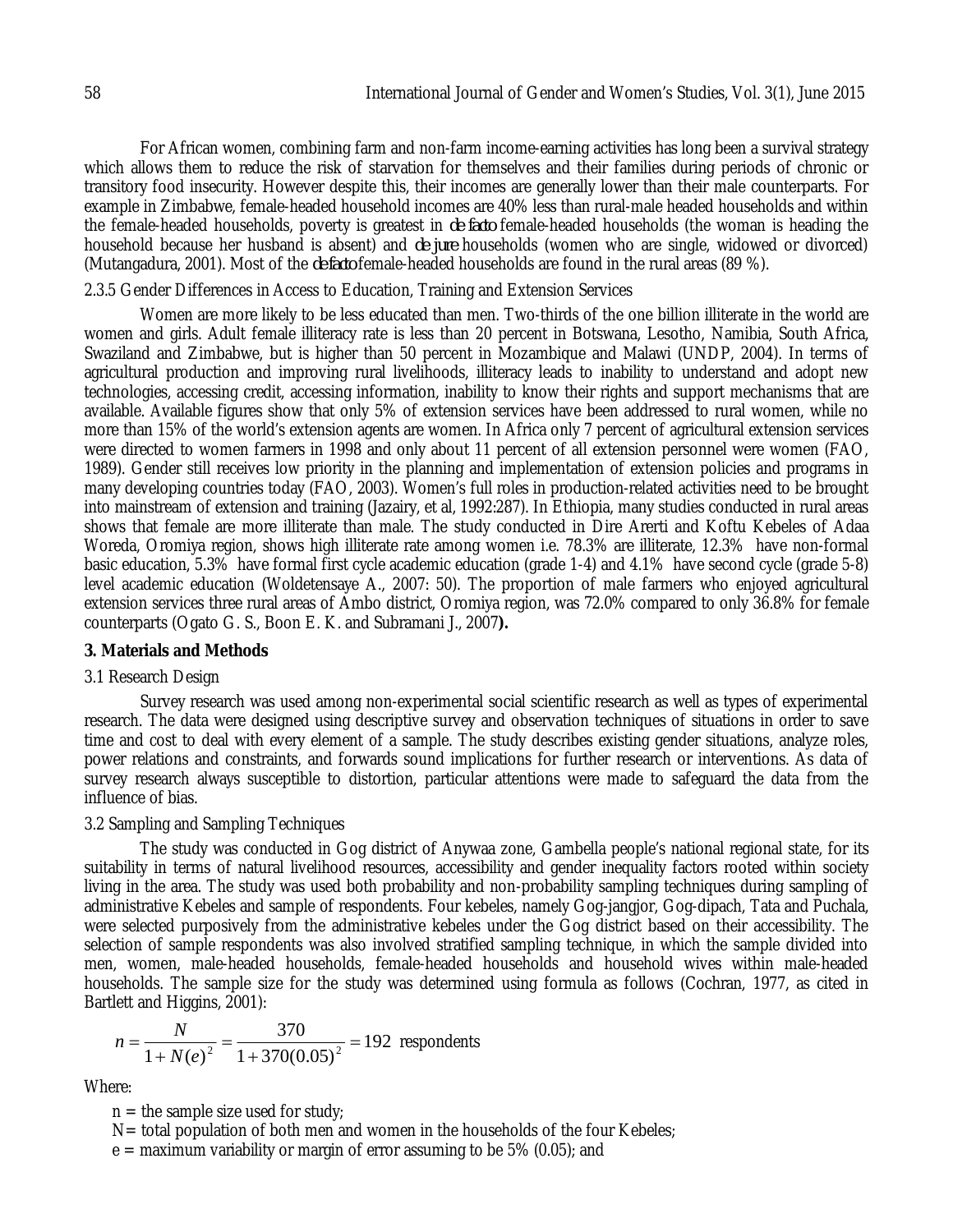$1 =$  the probability of the event occurring.

The sample size for each Kebele was determined using proportions as follows:

Sample size of Gog-jangjor 
$$
=\frac{98 \times 192}{370} = 51
$$
 respondents

Sample size of Gog-dipach  $=\frac{63\times132}{270}$  = 44 370  $=\frac{85\times192}{370}$  = 44 respondents

Sample size of Tata  $=\frac{337.132}{270}$  = 49 370  $=\frac{95\times192}{370}$  = 49 respondents

Sample size of Puchala  $=\frac{52 \times 132}{370}$  = 48 370  $=\frac{92\times192}{370}$  = 48 respondents

After determined the sample size, sample of respondents from both men and women (female-headed households and household wives) were selected systematically from each Kebele using systematic random sampling. The process of systematic random sampling involved:

- The population (the sample frame) was listed numerically in order  $(1st, 2nd, 3rd, ...370th)$ , where 370 is the population size.
- Then if sample size is n, the first random individual respondents (r) were estimated using the formula:

$$
r = \frac{N}{n} = \frac{370}{192} = 2
$$

- The first sample respondent, i.e  $1<sup>th</sup>$ , was selected from the first 2 individuals of the sample frame randomly using random number tables or a lottery system.
- From this chosen respondent, every r<sup>th</sup> respondent was selected at evenly spaced interval (1st,  $2^{nd} = 1$ st+r,  $3^{rd} = 2^{nd} + r$ , …) until the total sample size n=192 respondents reached.

### 3.3 Methods of Data Collection

The study covered men's and women's (female-headed households and household wives) roles and responsibilities, access to and control over rural livelihood resources, and constraints they faced in rural study areas of the district. The collected data have both qualitative and quantitative types in nature. The data for the study were collected from both primary and secondary sources. Primary data were collected directly from sample of respondents using interview schedule designed for data collection and to some extent observations. Primary data were collected through individual interview, validation procedures and group discussion with sample respondents on gender roles, relations, and constraints faced in rural livelihoods of the study area. While secondary data were collected through reviewing of relevant literatures on gender roles, access to and control over livelihood resources in Ethiopia, Africa and other countries.

### 3.4 Methods of Data Analysis

After collection of information for study, quantitative data were analyzed using statistical techniques such as means and independent-samples-T-test. While qualitative data were analyzed using descriptive statistics such as frequencies, descriptives, general tables, cross tabulations and chi-square for independent. These quantitative and qualitative data were analyzed with the help of computer software known as statistical package for social science (SPSS) version-12 for windows. During survey at field level, qualitative data were analyzed using personal judgments or descriptions, interpretations, comparisons and discussion with respondents. Qualitative information from the individual interviews was also written as a very small case studies or quotations to thoroughly understand genderbased differences and relations in rural household livelihoods of the study area.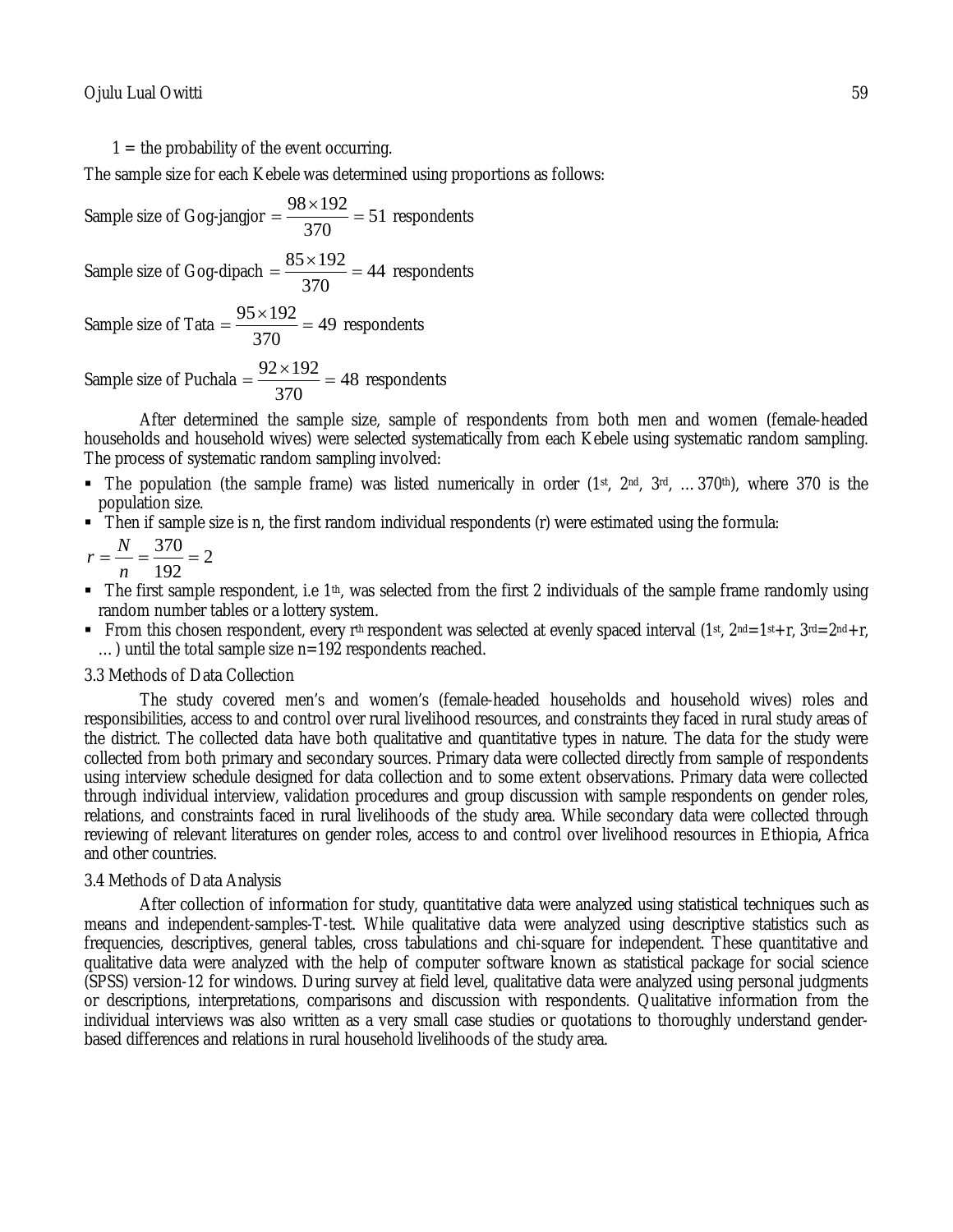### **4. Results and Discussions**

4.1 Gender Differences or Roles in Rural Household Livelihood Activities

This section discusses the activity profile (roles and responsibilities) aspect of gender analysis framework of men's and women's productive and reproductive roles in rural household livelihoods of the study area. Gender roles that men and women can do in rural household livelihoods of the study area were varied according to their household livelihood production activities. The major type of production activities were divided in to three categories such as crop production (Maize, Sorghum and Rice), production of vegetables, oilseeds, pulses, roots and tubers, and fruits (Tomato, Pumpkin, Sesame, Haricot bean, Chickpea, Groundnut, Sweet potato, Cassava, Mango, Banana, & Papaya), and livestock production (Cattle, Sheep, Goats and Chicken). Men have dominated the productive roles more than women do in the rural household livelihoods of the study area. Out of 192 sample respondents, male-headed households account for 50% in crop production, 22.9% in production of vegetables, oilseeds, pulses, roots and tubers, and fruits, and 13% in livestock production, while female-headed households account for 17.7% in crop production, 10.4% in production of vegetables, oilseeds, pulses, roots and tubers, and fruits, and 3.1% in livestock production. About 5.2% of household wives responded that they could produce vegetables, oilseeds, pulses, roots and tubers, and fruits (see table 4.1).

A chi-square test for independence (Pearson chi-square) indicated a significant difference between household headship status and rural household livelihood activities such as Crop production  $\chi^2$  (df = 2, n = 192) = 192, p = 0, and Cramer's V = 1; production of vegetables, oilseeds, pulses, roots and tubers, and fruits  $\chi^2$  (df = 2, n = 192) = 21.208,  $p = 0$ , and Cramer's V = 0.332; and Livestock production  $\chi^2$  (df = 2, n = 192) = 18.938, p = 0, Cramer's V = 0.314 (see table 4.2-4.7). These survey statistics indicated that men dominated types of productions such as crop and livestock production as compared to women in the rural study area. They are also more producing crops as compared to livestock production, and production of vegetables, oilseeds, pulses, roots and tubers, and fruits. Women's participation also observed in crop and livestock production (female-headed households), and production of vegetables, oilseeds, pulses, roots and tubers, and fruits (both female-headed households and those household wives owned farmland).

| Household             | Responses |              | Household headship status |               |                          |                          |                          |                   |       |
|-----------------------|-----------|--------------|---------------------------|---------------|--------------------------|--------------------------|--------------------------|-------------------|-------|
| livelihood activities |           | $MHHs(n=96)$ |                           | FHHs $(n=34)$ |                          | HHWs $(n=62)$            |                          | Total ( $n=192$ ) |       |
|                       |           | Frequency    | %                         | Frequency     | %                        | Frequency                | %                        | Frequency         | %     |
|                       |           |              | share                     |               | share                    |                          | share                    |                   | share |
| Crop production       | Yes       | 96           | 50                        | 34            | 17.7                     | $\overline{\phantom{a}}$ | $\overline{\phantom{a}}$ | 130               | 67.7  |
|                       | <b>No</b> |              |                           |               | $\overline{\phantom{a}}$ | 62                       | 32.3                     | 62                | 32.3  |
| Production of         | Yes       | 44           | 22.9                      | 20            | 10.4                     | 10                       | 5.2                      | 74                | 38.5  |
| vegetables, oilseeds, | No.       | 52           | 27.1                      | 14            | 7.3                      | 52                       | 27.1                     | 118               | 61.5  |
| pulses, roots and     |           |              |                           |               |                          |                          |                          |                   |       |
| tubers, and fruits    |           |              |                           |               |                          |                          |                          |                   |       |
| Livestock             | Yes       | 25           | 13                        | h             | 3.1                      | $\overline{\phantom{a}}$ | $\overline{\phantom{a}}$ | 31                | 16.1  |
| production            | No        | 71           | 37                        | 28            | 14.6                     | 62                       | 32.3                     | 161               | 83.9  |

**Table 4.1: Percentage Share of Household Headship in Rural Household Livelihood Activities**

Source: Field survey data (2010)

| Table 4.2: Chi-Square Tests for Household Headship Status * Crop Production |  |
|-----------------------------------------------------------------------------|--|
|                                                                             |  |

| Values                       |                      |    |                       |
|------------------------------|----------------------|----|-----------------------|
| <b>Statistics</b>            | Value                | df | Asymp. Sig. (2-sided) |
| Pearson Chi-Square           | 192.000 <sup>a</sup> |    | 0.000                 |
| Likelihood ratio             | 241.5552             |    | 0.000                 |
| Linear-by-Linear Association | 159.4461             |    | 0.000                 |
| N of Valid Cases             | 192                  |    |                       |

a. 0 cells (.0%) have expected count less than 5.

The minimum expected count is 10.98.

**Table 4.3: Symmetric Measures for Household Headship Status \* Crop Production**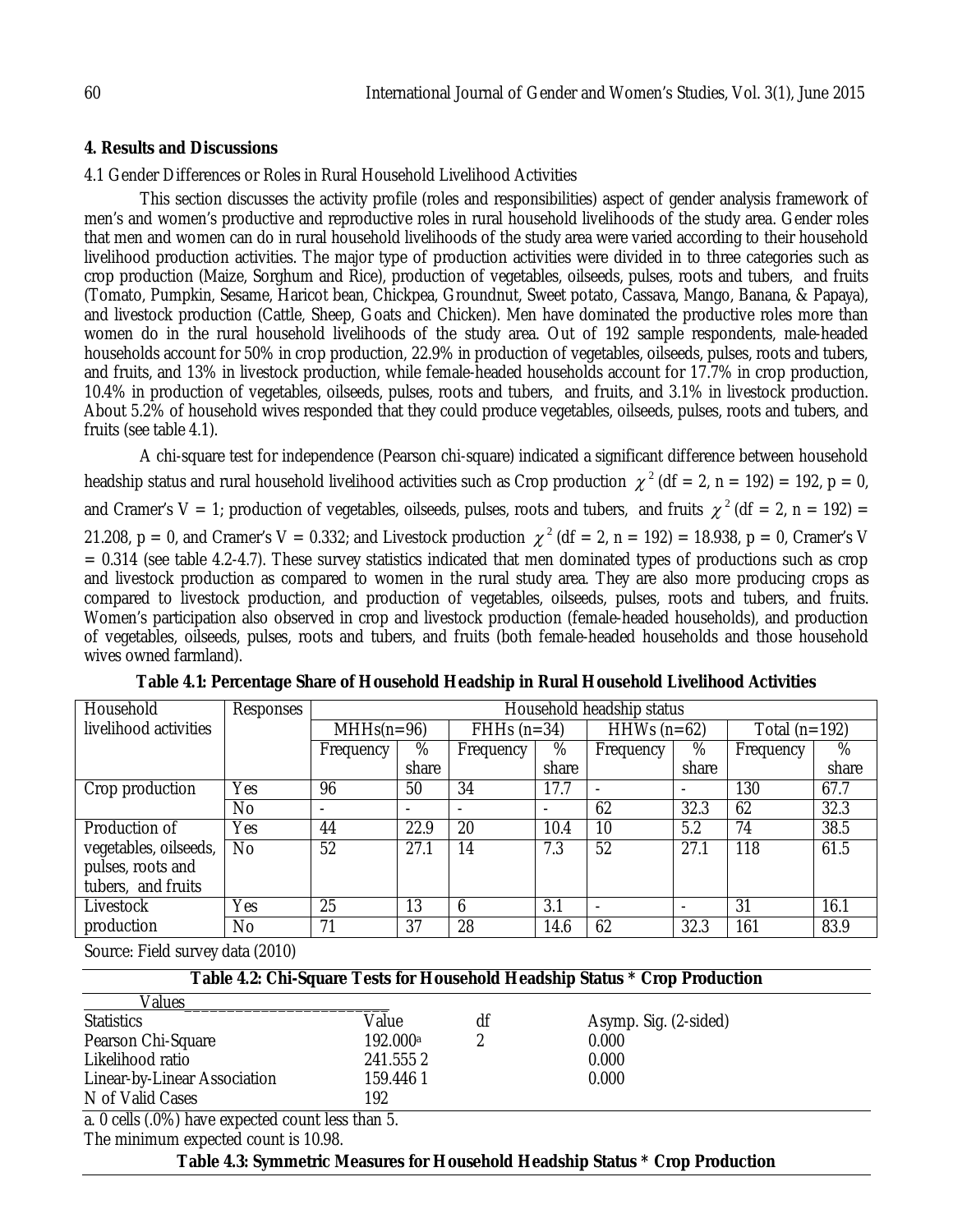| Values            |            |       |             |  |
|-------------------|------------|-------|-------------|--|
| <b>Statistics</b> |            | Value | Approx. Sig |  |
| Nominal by        | Phi        | 1.000 | 0.000       |  |
| Nominal           | Cramer's V | 1.000 | 0.000       |  |
| N of valid Cases  |            | 192   |             |  |

a. Not assuming the null hypothesis.

b. Using the asymptotic standard error assuming the null hypothesis.

# **Table 4.4: Chi-Square Tests for Household Headship Status \* Production of Vegetable, Oilseeds, Pulses, Roots and Tubers, and Fruits**

| Values                       |         |    |                       |
|------------------------------|---------|----|-----------------------|
| <b>Statistics</b>            | Value   | df | Asymp. Sig. (2-sided) |
| Pearson Chi-Square           | 21.208a |    | 0.000                 |
| Likelihood ratio             | 22.725  |    | 0.000                 |
| Linear-by-Linear Association | 12.066  |    | 0.001                 |
| N of Valid Cases             | 192     |    |                       |

a. 0 cells (.0%) have expected count less than 5.

The minimum expected count is 13.10.

### **Table 4.5: Symmetric Measures for Household Headship Status \* Production of Vegetable, Oilseeds, Pulses, Roots and Tubers, and Fruits**

| Values            |            |       |             |  |
|-------------------|------------|-------|-------------|--|
| <b>Statistics</b> |            | Value | Approx. Sig |  |
| Nominal by        | Phi        | 0.332 | 0.000       |  |
| Nominal           | Cramer's V | 0.332 | 0.000       |  |
| N of valid Cases  | 192        |       |             |  |

a. Not assuming the null hypothesis.

b. Using the asymptotic standard error assuming the null hypothesis.

# **Table 4.6: Chi-Square Tests for Household Headship Status \* Livestock Production**

| Values                       |             |    |                       |  |
|------------------------------|-------------|----|-----------------------|--|
| <b>Statistics</b>            | Value       | df | Asymp. Sig. (2-sided) |  |
| Pearson Chi-Square           | $18.938a$ 2 |    | 0.000                 |  |
| Likelihood ratio             | 27.960      |    | 0.000                 |  |
| Linear-by-Linear Association | 18.403      |    | 0.000                 |  |
| N of Valid Cases             | 192         |    |                       |  |

a. 0 cells (.0%) have expected count less than 5. The minimum expected count is 5.49.

# **Table 4.7: Symmetric Measures for Household Headship Status \* Livestock Production**

| <b>Values</b>     |            |       |             |  |
|-------------------|------------|-------|-------------|--|
| <b>Statistics</b> |            | Value | Approx. Sig |  |
| Nominal by        | Phi        | 0.314 | 0.000       |  |
| Nominal           | Cramer's V | 0.314 | 0.000       |  |
| N of valid Cases  | 192        |       |             |  |

a. Not assuming the null hypothesis.

b. Using the asymptotic standard error assuming the null hypothesis.

4.1.1 Gender Differences or Roles in Crop Production Activities

4.2.1 Gender differences or roles in crop production activities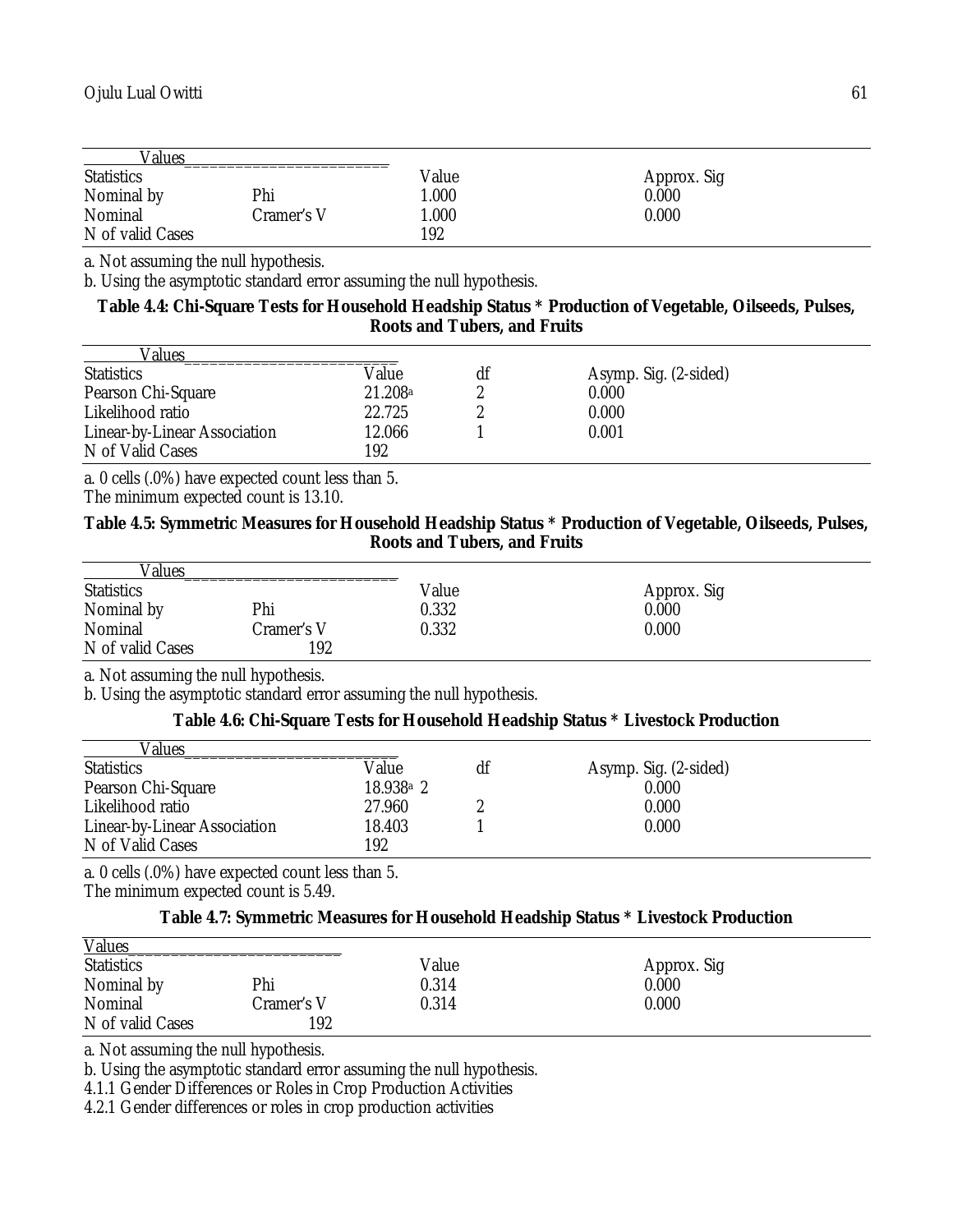Out of 192 sample of respondents, the percentage share of male-headed households in crop production activities account for about 50% in land clearing, ploughing, planting/sowing, weeding and hoeing, and harvesting, 45.3% in transporting, 45.3% in threshing, 44.3% in storing, and 49.5% in marketing. While that of female-headed households were 17.7% in ploughing, planting/sowing, weeding and hoeing, harvesting, transporting, threshing, storing, marketing and none in land clearing. Household wives on the other hand account for about 30.2% in planting/sowing, harvesting, transporting, threshing, storing and none in land clearing, ploughing, and weeding and hoeing (see table 4.8). These statistics indicated that men's proportion is higher in pre-harvest crop production activities as compared to women in the study area. In a contrary, women's participation also observed in post-harvest crop activities as compared to men's activities. These variations in activities occurred because of work culture shaped by the society for men and women.

| Types of      | Responses      |                          | Household headship status |                          |                          |                          |                          |                 |               |
|---------------|----------------|--------------------------|---------------------------|--------------------------|--------------------------|--------------------------|--------------------------|-----------------|---------------|
| activities    |                | MHHs $(n=96)$            |                           | $\overline{FH}Hs$ (n=34) |                          | HHWs $(n=62)$            |                          | Total $(n=192)$ |               |
|               |                | Frequency                | %                         | Frequency                | %                        | Frequency                | %                        | Frequency       | $\frac{8}{6}$ |
|               |                |                          | share                     |                          | share                    |                          | share                    |                 | share         |
| Land clearing | Yes            | 96                       | 50                        | $\blacksquare$           |                          | $\overline{\phantom{0}}$ |                          | 96              | 50            |
|               | <b>No</b>      | $\blacksquare$           | $\blacksquare$            | 34                       | 17.7                     | 62                       | 32.3                     | 96              | 50            |
| Ploughing     | Yes            | 96                       | 50                        | 34                       | 17.7                     |                          | $\overline{\phantom{a}}$ | 130             | 67.7          |
|               | <b>No</b>      | $\overline{\phantom{0}}$ | $\overline{\phantom{a}}$  |                          |                          | 62                       | 32.3                     | 62              | 32.3          |
| Planting or   | Yes            | 96                       | 50                        | 34                       | 17.7                     | 58                       | 30.2                     | 188             | 97.9          |
| sowing        | <b>No</b>      | $\overline{a}$           | $\blacksquare$            | $\overline{\phantom{0}}$ | $\blacksquare$           | 4                        | 2.1                      | 4               | 2.1           |
| Weeding and   | Yes            | 96                       | 50                        | 34                       | 17.7                     |                          |                          | 130             | 67.7          |
| hoeing        | $\overline{N}$ |                          |                           |                          | $\overline{a}$           | 62                       | 32.3                     | 62              | 32.3          |
| Harvesting    | Yes            | 96                       | 50                        | 34                       | 17.7                     | 58                       | 30.2                     | 188             | 97.9          |
|               | <b>No</b>      | $\overline{a}$           |                           |                          |                          | 4                        | 2.1                      | 4               | 2.1           |
| Transporting  | Yes            | $\overline{87}$          | 45.3                      | $\overline{34}$          | 17.7                     | $\overline{58}$          | 30.2                     | 179             | 93.2          |
|               | <b>No</b>      | 9                        | 4.7                       | $\overline{a}$           |                          | 4                        | 2.1                      | 13              | 6.8           |
| Threshing     | Yes            | 87                       | 45.3                      | 34                       | 17.7                     | 58                       | 30.2                     | 179             | 93.2          |
|               | <b>No</b>      | 9                        | 4.7                       | $\overline{\phantom{a}}$ | $\overline{\phantom{0}}$ | 4                        | 2.1                      | $\overline{13}$ | 6.8           |
| Storing       | Yes            | 85                       | 44.3                      | 34                       | 17.7                     | 58                       | 30.2                     | 177             | 92.2          |
|               | <b>No</b>      | 11                       | 5.7                       | $\overline{\phantom{0}}$ | $\overline{a}$           | 4                        | 2.1                      | 15              | 7.8           |
| Marketing     | Yes            | 95                       | 49.5                      | 34                       | 17.7                     | 58                       | 30.2                     | 187             | 97.4          |
|               | No             |                          | 0.5                       | $\overline{a}$           |                          | 4                        | 2.1                      | 5               | 2.6           |

Source: Field survey data (2010)

4.1.2 Gender Differences or Roles in Vegetables, Oilseeds, Pulses, Roots and Tubers, and Fruits Production Activities

The survey statistics for male-headed households indicated, out of 192 sample respondents, a percentage share of about 22.9% in seedbed preparation, furrowing, planting or transplanting, cultivating and weeding, harvesting, and marketing, and accounts for 21.9% in transporting, while that of female-headed households account for about 10.4% in these types of vegetables, oilseeds, pulses, roots and tubers, and fruits production activities respectively. Household wives share for about 5.2% in seedbed preparation and furrowing, 20.8% in planting or transplanting, 6.3% in cultivating and weeding, 21.4% in transporting, harvesting and marketing (see table 4.9). These statistics of the survey indicated that participation of women (female-headed households and household wives) was more visible in vegetables, oilseeds, pulses, roots and tubers, and fruits production activities as compared to crop production activities of the surveyed study area.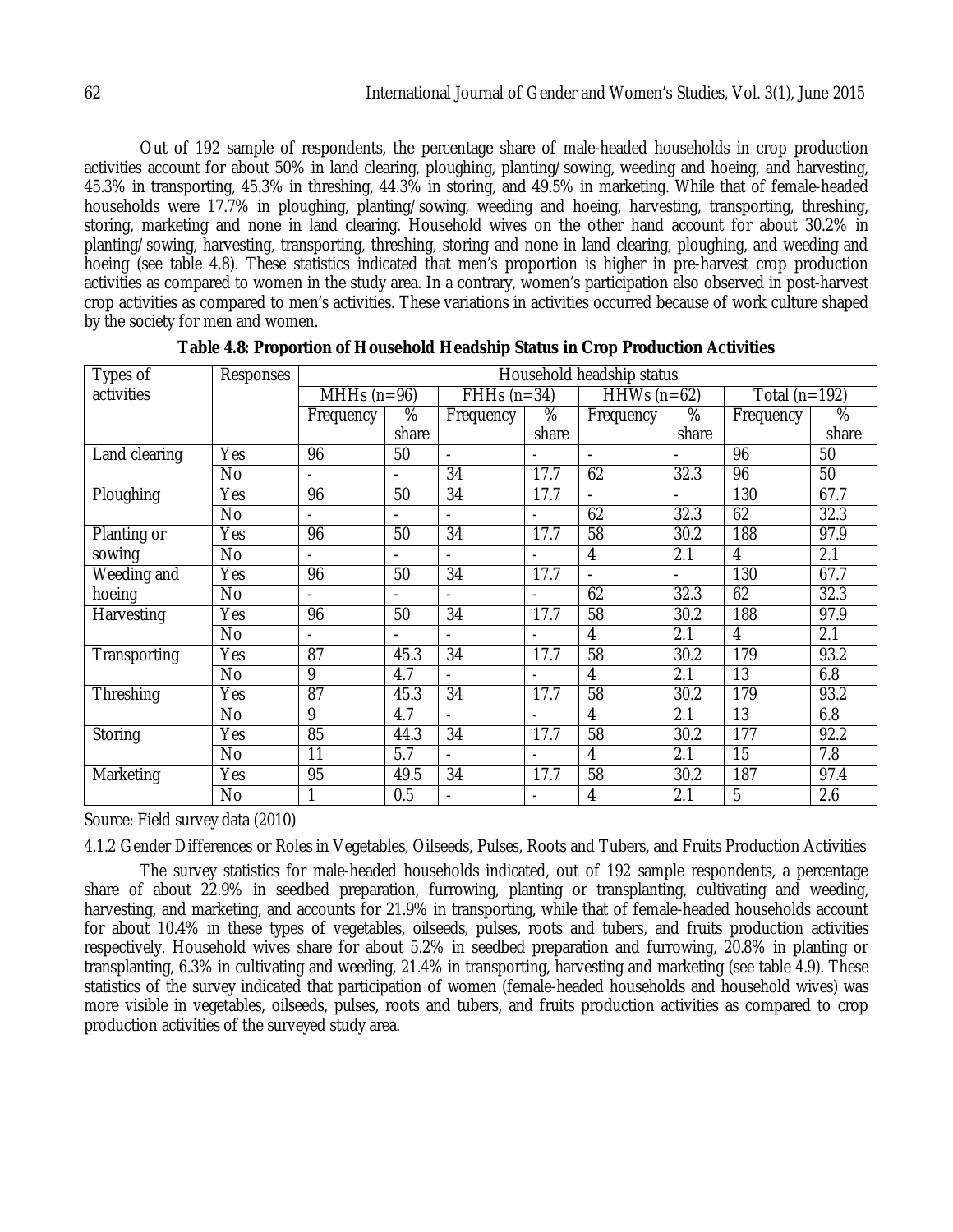| Types of      | Responses      |               |       |               |       | Household headship status |                 |                   |                 |
|---------------|----------------|---------------|-------|---------------|-------|---------------------------|-----------------|-------------------|-----------------|
| activities    |                | MHHs $(n=96)$ |       | FHHs $(n=34)$ |       | $HHWs (n=62)$             |                 | Total ( $n=192$ ) |                 |
|               |                | Frequency     | %     | Frequency     | %     | Frequency                 | $\overline{\%}$ | Frequency         | $\overline{\%}$ |
|               |                |               | share |               | share |                           | share           |                   | share           |
| Seedbed       | Yes            | 44            | 22.9  | 20            | 10.4  | 10                        | 5.2             | 74                | 38.5            |
| preparation   | N <sub>0</sub> | 52            | 27.1  | 14            | 7.3   | 52                        | 27.1            | 118               | 61.5            |
| Furrowing     | Yes            | 44            | 22.9  | 20            | 10.4  | 10                        | 5.2             | $7\overline{4}$   | 38.5            |
|               | No             | 52            | 27.1  | 14            | 7.3   | 52                        | 27.1            | 118               | 61.5            |
| Planting or   | Yes            | 44            | 22.9  | 20            | 10.4  | 40                        | 20.8            | 104               | 54.2            |
| transplanting | No             | 52            | 27.1  | 14            | 7.3   | 22                        | 11.5            | 88                | 45.8            |
| Cultivating   | Yes            | 44            | 22.9  | 20            | 10.4  | 12                        | 6.3             | 76                | 39.6            |
| and weeding   | N <sub>0</sub> | 52            | 27.1  | 14            | 7.3   | 50                        | 26              | 116               | 60.4            |
| Harvesting    | Yes            | 44            | 22.9  | 20            | 10.4  | 41                        | 21.4            | 105               | 54.7            |
|               | <b>No</b>      | 52            | 27.1  | 14            | 7.3   | 21                        | 10.9            | 87                | 45.3            |
| Transporting  | Yes            | 42            | 21.9  | 20            | 10.4  | 41                        | 21.4            | 103               | 53.6            |
|               | <b>No</b>      | 54            | 28.1  | 14            | 7.3   | 21                        | 10.9            | 89                | 46.4            |
| Marketing     | Yes            | 44            | 22.9  | 20            | 10.4  | 41                        | 21.4            | 105               | 54.7            |
|               | No             | 52            | 27.1  | 14            | 7.3   | 21                        | 10.9            | 87                | 45.3            |

# **Table 4.9: Proportion of Household Headship in Vegetables, Oilseeds, Pulses, Roots and Tubers, and Fruits Production Activities**

Source: Field survey data (2010)

4.1.3 Gender Differences or Roles in Livestock Production Activities

Out of 192 sample respondents, male-headed households share for about 12.5% in housing, feeding, milking, releasing livestock for grazing, herding and grazing, watering, health care, and marketing, 12% in cleaning barn, collecting dung and heating, and 8.9% in caring for chicken and calves. Female-headed households share nothing in housing, 2.1% in cleaning barn, collecting dung and heating, and herding and grazing, 3.1% in feeding, health care, caring for chicken and calves, and marketing, and 2.6% in milking, releasing livestock for grazing, and watering. Household wives also have a share in these activities that account for about 0.5% in cleaning barn, 4.2% in collecting dung and heating, 10.9% in feeding, caring for chicken and calves, and marketing, 10.4% in milking, releasing livestock for grazing, and watering, 8.9% in health care, and none in housing, herding and grazing (see table 4.10). In these types of livestock production activities, female-headed households can do all tasks except housing. However, they can use community labour exchange locally known as 'Akoch' for constructing house or Barn. Household wives also never do housing, herding and grazing, as their husbands are responsible for doing such activities. Because of household work burden and time constraint, in most cases they do not participate in herding and grazing of livestock at distant grazing areas. Although women's proportion in livestock production is very less as compared to men, they are very active in livestock management activities such as cleaning barn, collecting dung and heating, feeding, milking, releasing livestock for grazing, watering, health care, caring for chicken and calves, and marketing. In Chicken production process, women (particularly household wives) dominated the management as compared to men.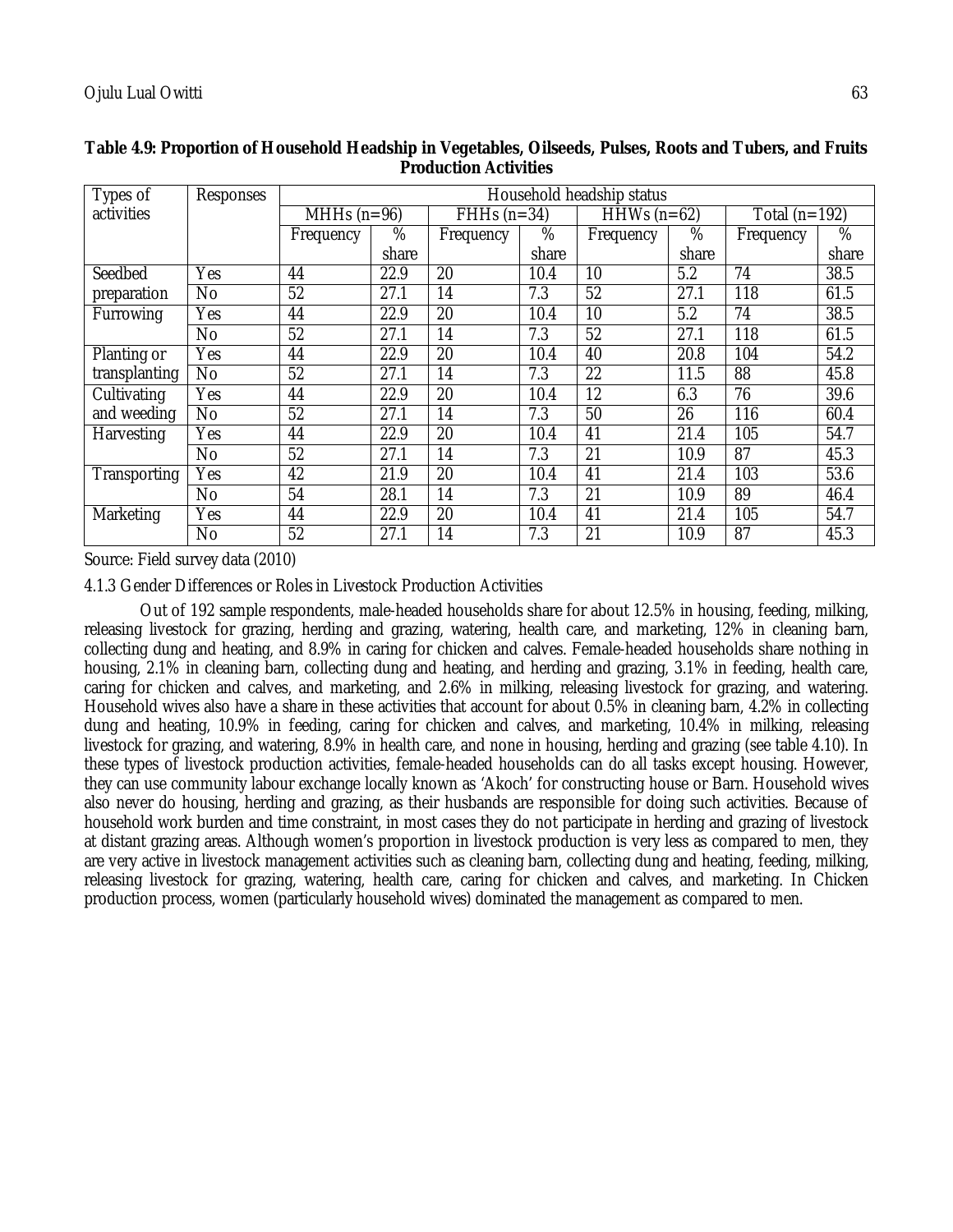| Types of        | <b>Responses</b> |                 |                 |                 |                   | Household headship status |                     |                  |                   |
|-----------------|------------------|-----------------|-----------------|-----------------|-------------------|---------------------------|---------------------|------------------|-------------------|
| activities      |                  | MHHs $(n=96)$   |                 | $FHHs(n=34)$    |                   | $HHWs (n=62)$             |                     | Total $(n=192)$  |                   |
|                 |                  | Frequency       | %               | Frequency       | %                 | Frequency                 | %                   | Frequency        | $\frac{8}{6}$     |
|                 |                  |                 | share           |                 | share             |                           | share               |                  | share             |
| Housing         | Yes              | 24              | 12.5            | $\overline{a}$  |                   | $\blacksquare$            |                     | 24               | 12.5              |
|                 | $\overline{N}$   | $\overline{72}$ | 37.5            | $\overline{34}$ | 17.7              | 62                        | 32.3                | 168              | 87.5              |
| Cleaning barn   | Yes              | $\overline{23}$ | $\overline{12}$ | 4               | $\overline{2.1}$  | 1                         | 0.5                 | $\overline{28}$  | 14.6              |
|                 | <b>No</b>        | $\overline{73}$ | 38              | 30              | 15.6              | 61                        | 31.8                | 164              | 85.4              |
| Collecting dung | Yes              | 23              | $\overline{12}$ | $\overline{4}$  | $\overline{2.1}$  | 8                         | $\overline{4.2}$    | 35               | 18.2              |
| and heating     | $\overline{N}$   | 73              | 38              | 30              | 15.6              | 54                        | 28.1                | 157              | 81.8              |
| Feeding         | Yes              | 24              | 12.5            | 6               | 3.1               | 21                        | 10.9                | 51               | 26.6              |
|                 | $\overline{N}$   | $\overline{72}$ | 37.5            | 28              | 14.6              | 41                        | 21.4                | 14               | 73.4              |
| Milking         | Yes              | $\overline{24}$ | 12.5            | $\overline{5}$  | $\overline{2.6}$  | $\overline{20}$           | 10.4                | 49               | 25.5              |
|                 | N <sub>o</sub>   | $\overline{72}$ | 37.5            | $\overline{29}$ | 15.1              | 42                        | 21.9                | 143              | 74.5              |
| Releasing       | Yes              | 24              | 12.5            | $\overline{5}$  | $\overline{2.6}$  | $\overline{20}$           | 10.4                | 49               | 25.5              |
| livestock for   | <b>No</b>        | $\overline{72}$ | 37.5            | $\overline{29}$ | 15.1              | 42                        | 21.9                | $\overline{143}$ | $\overline{74.5}$ |
| grazing         |                  |                 |                 |                 |                   |                           |                     |                  |                   |
| Herding and     | Yes              | $\overline{24}$ | 12.5            | $\overline{4}$  | 2.1               | $\mathbf{r}$              | $\mathcal{L}^{\pm}$ | $\overline{28}$  | 14.6              |
| grazing         | <b>No</b>        | 72              | 37.5            | 30              | 15.6              | 62                        | 32.3                | 164              | 85.4              |
| Watering        | Yes              | $\overline{24}$ | 12.5            | 5               | 2.6               | $\overline{20}$           | 10.4                | 49               | 25.5              |
|                 | $\overline{N}$   | $\overline{72}$ | 37.5            | 29              | 15.1              | 42                        | 21.9                | 143              | 74.5              |
| Health care     | Yes              | 24              | 12.5            | 6               | 3.1               | 17                        | 8.9                 | 49               | 24.5              |
|                 | $\overline{N}$   | $\overline{72}$ | 37.5            | 28              | $\overline{14.6}$ | 45                        | 23.4                | 145              | 75.5              |
| Caring for      | Yes              | $\overline{17}$ | 8.9             | $\overline{6}$  | $\overline{3.1}$  | $\overline{21}$           | 10.9                | 44               | 22.9              |
| chicken and     | No               | 79              | 41.1            | 28              | 14.6              | 41                        | 21.4                | 148              | 77.1              |
| calves          |                  |                 |                 |                 |                   |                           |                     |                  |                   |
| Marketing       | Yes              | 24              | 12.5            | 6               | $\overline{3.1}$  | $\overline{21}$           | 10.9                | $\overline{51}$  | 26.6              |
|                 | $\overline{N}$   | $\overline{72}$ | 37.5            | $\overline{28}$ | 14.6              | $\overline{41}$           | 21.4                | 141              | 73.4              |

**Table 4.10: Proportion of Household Headship Status in Livestock Production Activities**

Source: Field survey data (2010)

4.1.4 Gender Differences or Roles in off and Non-Farm Activities

Men and women can also do off and non-farm activities as a means for their living in the study area. Out of 192 sample respondents, the percentage share of male-headed households were 23.4% in wage labour, 19.8% in fishing, 43.2% in hunting, 22.4% in collecting wild food during stress period, 32.3% in collecting wild honey, 19.8% in selling fish products, and 21.4% in selling woody tree products. While that of female-headed households were 2.1% in wage labour, 7.3% in fishing and selling fish products, 17.7% in collecting wild food during stress period and selling of local wine and alcohols. Household wives on the other hand share for about 9.4% in fishing, 32.3% in collecting wild food during stress period, and selling of local wine and alcohols, and 8.3% in selling fish products (see table 4.11). The survey also indicates that male-headed households share nothing in selling of local wine and alcohols as society assign such roles to women exclusively. In a contrary, female-headed households are not responsible for hunting, collecting wild honey, and selling woody tree products. Household wives are not responsible for these tasks including wage labour because of gender division of labour as well as household work burden. Men and women play a great roles in these off and non-farm activities as coping strategies during food stress periods as well as means for household livelihood diversification of the surveyed study area.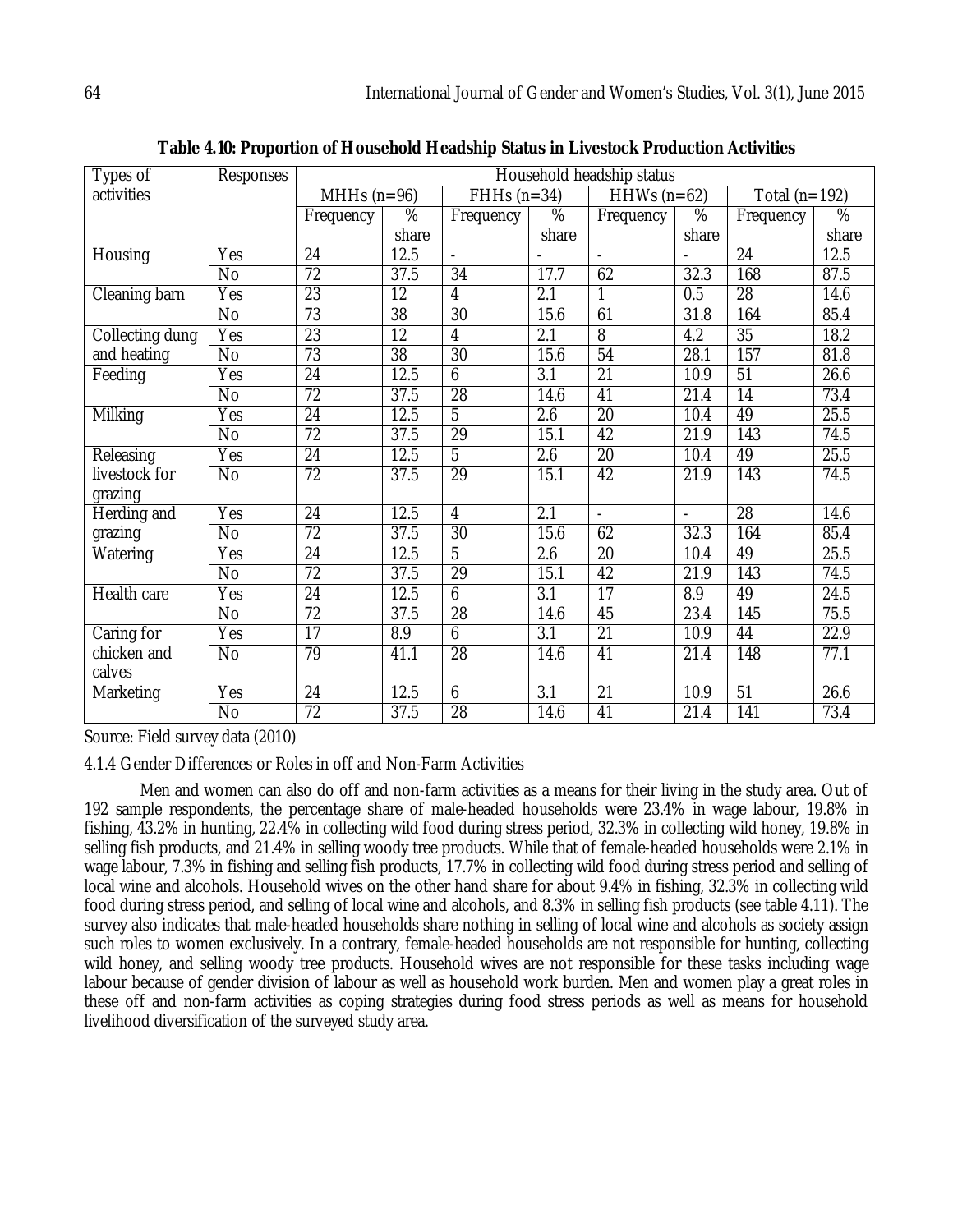| Types of      | <b>Responses</b> | Household headship status |                   |                 |                          |                          |                          |                   |       |
|---------------|------------------|---------------------------|-------------------|-----------------|--------------------------|--------------------------|--------------------------|-------------------|-------|
| activities    |                  | $MHHs(n=96)$              |                   | $FHHs(n=34)$    |                          | HHWs $(n=62)$            |                          | Total ( $n=192$ ) |       |
|               |                  | Frequency                 | %                 | Frequency       | %                        | Frequency                | %                        | Frequency         | %     |
|               |                  |                           | share             |                 | share                    |                          | share                    |                   | share |
| Wage labour   | Yes              | 45                        | 23.4              | 4               | 2.1                      |                          |                          | 49                | 25.5  |
|               | No               | $\overline{51}$           | 26.6              | $\overline{30}$ | 15.6                     | 62                       | 32.3                     | $\overline{143}$  | 74.5  |
| Fishing       | Yes              | $\overline{38}$           | 19.8              | $\overline{14}$ | 7.3                      | $\overline{18}$          | 9.4                      | 70                | 36.5  |
|               | <b>No</b>        | 58                        | 30.2              | 20              | 10.4                     | 44                       | 22.9                     | $\overline{122}$  | 63.5  |
| Hunting       | Yes              | 83                        | 43.2              | $\frac{1}{2}$   | $\overline{a}$           | $\overline{\phantom{a}}$ | $\overline{\phantom{0}}$ | 83                | 43.2  |
|               | $\overline{N}$   | $\overline{13}$           | 6.8               | $\overline{34}$ | 17.7                     | 62                       | 32.3                     | 109               | 56.8  |
| Collecting    | Yes              | 43                        | 22.4              | 34              | 17.7                     | 62                       | 32.3                     | 139               | 72.4  |
| wild food     | $\overline{N}$   | 53                        | 27.6              |                 |                          |                          |                          | $\overline{53}$   | 27.6  |
| during stress |                  |                           |                   |                 |                          |                          |                          |                   |       |
| period        |                  |                           |                   |                 |                          |                          |                          |                   |       |
| Collecting    | Yes              | 62                        | 32.3              |                 | $\blacksquare$           |                          | $\overline{a}$           | 62                | 32.3  |
| wild honey    | No               | $\overline{34}$           | 17.7              | 34              | 17.7                     | 62                       | 32.3                     | 130               | 67.7  |
| Selling of    | Yes              | $\overline{\phantom{a}}$  | $\overline{a}$    | 34              | 17.7                     | 62                       | 32.3                     | 96                | 50    |
| local wine    | <b>No</b>        | 96                        | 50                |                 | L,                       |                          | L,                       | 96                | 50    |
| and alcohols  |                  |                           |                   |                 |                          |                          |                          |                   |       |
| Selling fish  | Yes              | 38                        | 19.8              | 14              | 7.3                      | 16                       | 8.3                      | 68                | 35.4  |
| products      | $\overline{N}$   | $\overline{58}$           | $\overline{30.2}$ | 20              | 10.4                     | 46                       | 24                       | $\overline{124}$  | 64.6  |
| Selling       | Yes              | 41                        | 21.4              |                 | $\overline{\phantom{a}}$ |                          | $\overline{\phantom{a}}$ | 41                | 21.4  |
| woody tree    | No               | 55                        | 28.6              | 34              | 17.7                     | 62                       | 32.3                     | 151               | 78.6  |
| products      |                  |                           |                   |                 |                          |                          |                          |                   |       |

**Table 4.11: Percentage share of Household Headship in off and Non-Farm Activities**

Source: Field survey data (2010)

4.1.5 Gender Differences or Roles in Domestic Household Activities

The survey also examined men's and women's roles in domestic household reproductive activities. The statistical results of the surveyed study area indicated that, out of 192 sample respondents, male-headed households share a proportion of about 4.7% in bearing and caring for children, caring for sick and elderly household members, 50% in constructing and maintaining house and fence, household security and decision-making. They are not responsible for tasks such as preparing/cooking food, cleaning house, fetching water, firewood collection, and pounding grains with the help of local pestle and mortar, these culturally shaped by society as women's roles. Femaleheaded households share for about 17.7% in preparing/cooking food, bearing and caring for children, caring for sick and elderly household members, household security and decision-making, cleaning house, fetching water, firewood collection, and pounding grains with the help of local pestle and mortar. They share nothing in constructing and maintaining house and fence. However, they do such activity through 'Akoch', a local approach for labour pooling or exchange. Whereas household wives account for about 32.3% in preparing/cooking food, bearing and caring for children, caring for sick and elderly household members, cleaning house, fetching water, firewood collection, and pounding grains with the help of local pestle and mortar (see table 4.12). They share nothing in constructing and maintaining house and fence, and control household security and decision-making, as their husbands responsible for these activities. Generally, women work burden is more visible in unpaid domestic household activities, where they are benefiting nothing, as compared to men in the surveyed study area.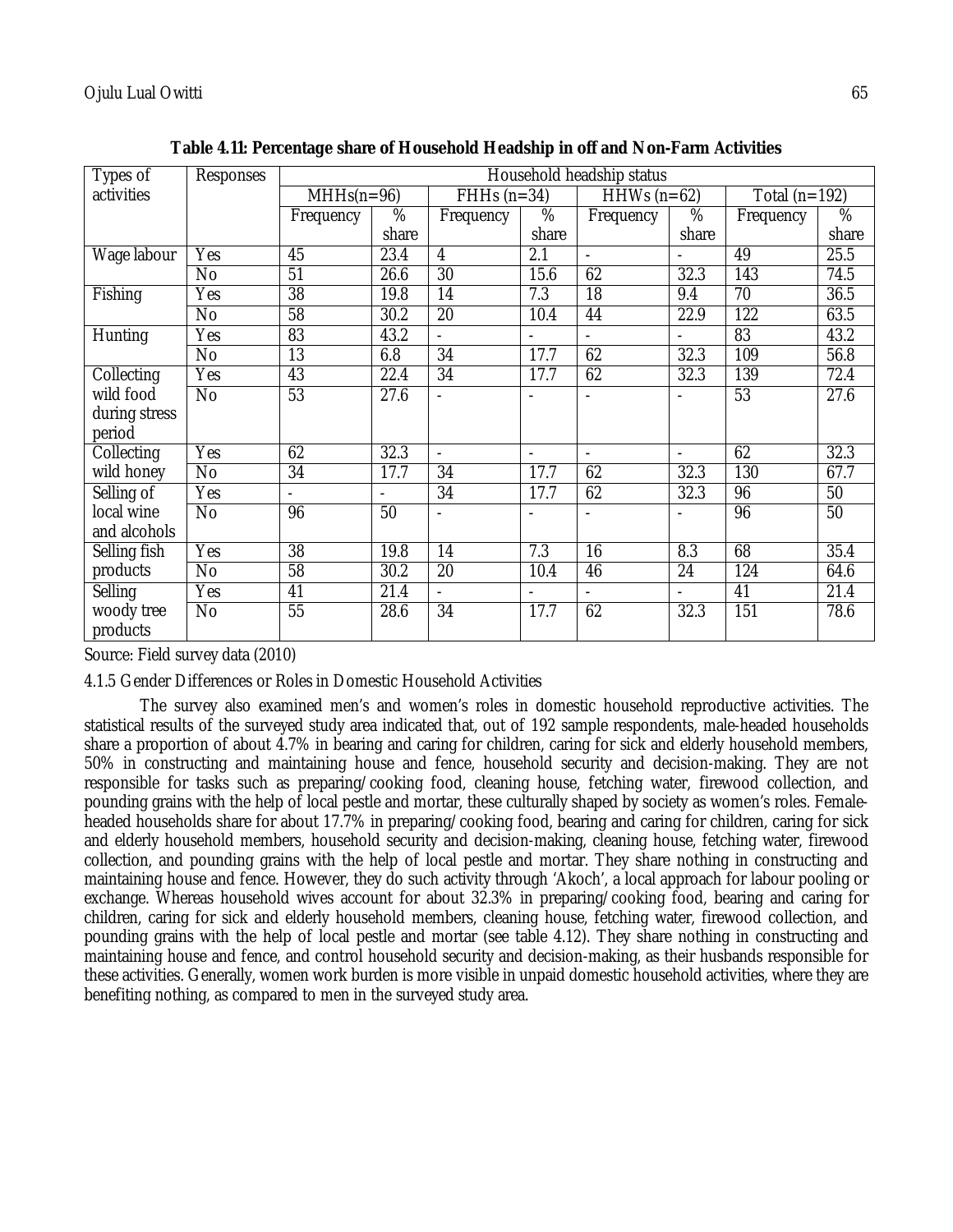| Types of activities                            | <b>Responses</b> |                          |                          |                          |                          |                |                          |                 |                 |
|------------------------------------------------|------------------|--------------------------|--------------------------|--------------------------|--------------------------|----------------|--------------------------|-----------------|-----------------|
|                                                |                  | $MHHs(n=96)$             |                          | $FHHs(n=34)$             |                          | HHWs $(n=62)$  |                          | Total $(n=192)$ |                 |
|                                                |                  | Frequency                | $\overline{\%}$          | Frequency                | $\overline{\%}$          | Frequency      | $\overline{\%}$          | Frequency       | $\%$            |
|                                                |                  |                          | share                    |                          | share                    |                | share                    |                 | share           |
| Preparing/cooking                              | Yes              |                          |                          | $\overline{34}$          | 17.7                     | 62             | 32.3                     | 96              | $\overline{50}$ |
| food                                           | $\overline{N}$   | 96                       | $\overline{50}$          |                          |                          |                |                          | 96              | 50              |
| Bearing and caring                             | Yes              | 9                        | 4.7                      | $\overline{34}$          | 17.7                     | 62             | 32.3                     | 105             | 54.7            |
| for children                                   | No               | $\overline{87}$          | 45.3                     |                          |                          |                |                          | $\overline{87}$ | 45.3            |
| Caring for sick                                | Yes              | $\overline{9}$           | 4.7                      | 34                       | 17.7                     | 62             | 32.3                     | 105             | 54.7            |
| and elderly<br>household<br>members            | $\overline{N}$   | 87                       | 45.3                     | $\overline{\phantom{0}}$ | $\overline{\phantom{a}}$ | ÷,             | $\overline{\phantom{a}}$ | $\overline{87}$ | 45.3            |
| Constructing and                               | Yes              | 96                       | 50                       | $\overline{\phantom{a}}$ | $\blacksquare$           | $\blacksquare$ | $\overline{\phantom{a}}$ | 96              | 50              |
| maintaining house<br>and fence                 | $\overline{N}$   | $\overline{\phantom{a}}$ | $\overline{\phantom{a}}$ | $\overline{34}$          | 17.7                     | 62             | 32.3                     | 96              | $\overline{50}$ |
| Household                                      | Yes              | 96                       | 50                       | 34                       | 17.7                     |                |                          | 130             | 67.7            |
| security and<br>decision making                | $\overline{N}$   | $\overline{\phantom{a}}$ |                          |                          |                          | 62             | 32.3                     | 62              | 32.3            |
| Cleaning house                                 | Yes              | $\overline{\phantom{a}}$ | $\blacksquare$           | 34                       | 17.7                     | 62             | 32.3                     | 96              | 50              |
|                                                | $\overline{N}$   | 96                       | 50                       |                          |                          |                |                          | 96              | 50              |
| Fetching water                                 | Yes              | $\overline{\phantom{a}}$ | $\overline{\phantom{a}}$ | 34                       | 17.7                     | 62             | 32.3                     | 96              | 50              |
|                                                | No               | 96                       | 50                       |                          |                          |                |                          | 96              | 50              |
| Firewood                                       | Yes              |                          | $\blacksquare$           | 34                       | 17.7                     | 62             | 32.3                     | 96              | 50              |
| collection                                     | <b>No</b>        | 96                       | 50                       | $\overline{a}$           | $\sim$                   | $\overline{a}$ | $\blacksquare$           | 96              | 50              |
| Pounding grains                                | Yes              |                          |                          | 34                       | 17.7                     | 62             | 32.3                     | 96              | 50              |
| with the help of<br>local pestle and<br>mortar | $\overline{N}$   | 96                       | 50                       |                          |                          |                |                          | 96              | 50              |

**Table 4.12: Percentage Share of Household Headship in Domestic Household Activities**

Source: Field survey data (2010)

4.1.6 Gender Differences in Daily Working Time for Productive and Reproductive Activities

The survey statistics of the study area indicated that men could work for about 6-10 hours in productive activities, 1-3 hours in reproductive activities and 8-12 hours in both productive and reproductive activities per day as compared to women with 1-7 hours, 6-16 hours, and 13-17 hours per day in these activities respectively. An independent-samples t-test for mean comparison indicated that there was a statistically significant different in the mean scores of daily **productive time** in hours for men/males (N = 96, M = 8.64, Std.D = 0.95) and women/females (N = 96, M = 3.83, Std.D = 2.13); t (df = 132) = 20, p = 0 (two-tailed). The magnitude of the differences in means (mean difference =  $4.80$ ,  $95\%$  CI:  $4.33$  to  $5.27$ ) was very large effect (eta squared  $0.68 = \frac{1}{t^2 + (N1 + N2 - 2)}$ 2  $+(N1+N2 = 0.68 =$  $t^2 + (N1 + N)$  $\frac{t^2}{\sqrt{2}}$  ) using guidelines (proposed by Cohen, 1988) of 0.01 for small effect, 0.06 for

medium effect and 0.14 for large effect. An independent-samples t-test for mean comparison also indicated a statistically significant different in the mean scores of daily **reproductive time** in hours for men/males (N = 96, M = 1.82, Std.D = 0.57) and women/females (N = 96, M = 11.04, Std.D = 2.45); t (df = 105) = -36, p = 0 (two-tailed). The magnitude of the differences in means (mean difference = -9.23, 95% CI: -9.74 to -8.72) was very large effect (eta squared = 0.87) using guidelines (proposed by Cohen, 1988) of 0.01 for small effect, 0.06 for medium effect and 0.14 for large effect. Finally, an independent-samples t-test indicated a statistically significant different in the mean scores of both daily **productive and reproductive time** in hours for men/males (N = 96, M = 10.45, Std.D = 0.90) and women/females (N = 96, M = 14.88, Std.D = 1.40); t (df = 162) = -26, p = 0 (two-tailed). The magnitude of the differences in means (mean difference=  $-4.42$ , 95% CI:  $-4.76$  to  $-4.09$ ) was very large effect (eta squared = 0.78) using guidelines (proposed by Cohen, 1988) of 0.01 for small effect, 0.06 for medium effect and 0.14 for large effect.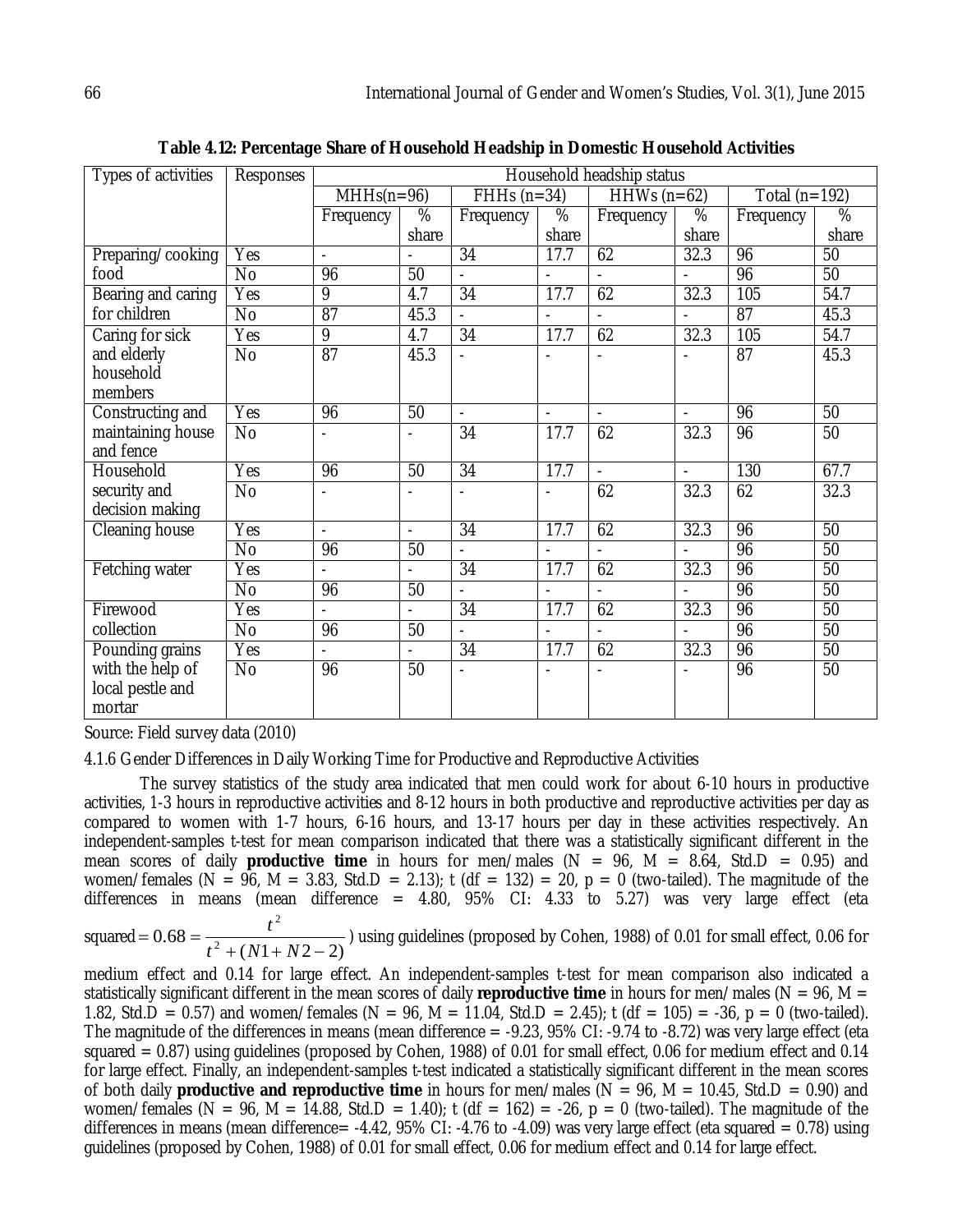These statistical figures show that women have more work burden/load as compared to men in rural household livelihood activities of the surveyed study area. Women spent more time (in hours) per day in unpaid household reproductive activities as compared to men dominating the productive ones (see table 4.13 and 4.14).

**Table 4.13: Group Statistics of Daily Working Time in Hours for Productive and Reproductive Activities**

| <b>Statistics</b>               |        |    |       |           |            |  |
|---------------------------------|--------|----|-------|-----------|------------|--|
|                                 |        |    |       | Std.      | Std. error |  |
| Dependent Variables             | Gender | N  | Mean  | Deviation | of mean    |  |
| Productive time                 | Men    | 96 | 8.64  | 0.95      | 0.097      |  |
|                                 | Women  | 96 | 3.83  | 2.13      | 0.217      |  |
| Reproductive time               | Men    | 96 | 1.82  | 0.57      | 0.058      |  |
|                                 | Women  | 96 | 11.04 | 2.45      | 0.249      |  |
| Total working time for both Men |        | 96 | 10.45 | 0.90      | 0.092      |  |
|                                 | Women  | 96 | 14.88 | 1.40      | 0.143      |  |

Sources: Field survey data (2010)

# **Table 4.14: Independent Samples Test for men's and Women's Working Time in Hours per Day**

| Dependent                              | <b>Assumptions</b>                |                 |                                                                               |                 |     |                        | <b>Statistics</b>  |                          |                                                 |         |  |
|----------------------------------------|-----------------------------------|-----------------|-------------------------------------------------------------------------------|-----------------|-----|------------------------|--------------------|--------------------------|-------------------------------------------------|---------|--|
| variables                              |                                   |                 | t-test for Equality of Means<br>Levene's Test<br>for Equality of<br>variances |                 |     |                        |                    |                          |                                                 |         |  |
|                                        |                                   | F               | Sig.                                                                          | $\mathsf{t}$    | df  | Sig. $(2 -$<br>tailed) | Mean<br>difference | Std. error<br>difference | 95% confidence<br>interval of the<br>difference |         |  |
|                                        |                                   |                 |                                                                               |                 |     |                        |                    |                          | Lower                                           | Upper   |  |
| Time for<br>productive<br>activities   | Equal<br>variances<br>assumed     | 142             | 0.000                                                                         | 20              | 190 | 0.000                  | 4.80               | 0.24                     | 4.33                                            | 5.27    |  |
|                                        | Equal<br>variances<br>not assumed |                 |                                                                               | $\overline{20}$ | 132 | 0.000                  | 4.80               | 0.24                     | 4.33                                            | 5.27    |  |
| Time for<br>reproductive<br>activities | Equal<br>variances<br>assumed     | 138             | 0.000                                                                         | $-36$           | 190 | 0.000                  | $-9.23$            | 0.26                     | $-9.73$                                         | $-8.72$ |  |
|                                        | Equal<br>variances<br>not assumed |                 |                                                                               | $-36$           | 105 | 0.000                  | $-9.23$            | 0.26                     | $-9.74$                                         | $-8.72$ |  |
| Time for<br>productive<br>and          | Equal<br>variances<br>assumed     | $\overline{30}$ | 0.000                                                                         | $-26$           | 190 | 0.000                  | $-4.42$            | 0.17                     | $-4.76$                                         | $-4.09$ |  |
| reproductive<br>activities             | Equal<br>variances<br>not assumed |                 |                                                                               | $-26$           | 162 | 0.000                  | $-4.42$            | 0.17                     | $-4.76$                                         | $-4.09$ |  |

Sources: Field survey data (2010)

4.2 Gender Differences in Access to and Control Over Household Resources and Agricultural Extension Services

This section discusses access and control profile, livelihood assets/opportunities, power and decision-making aspects of gender analysis frameworks. It includes livelihood assets/opportunities and agricultural extension services men and women have access to and control over, decision-making they participate and usually control in rural household livelihoods of the study area.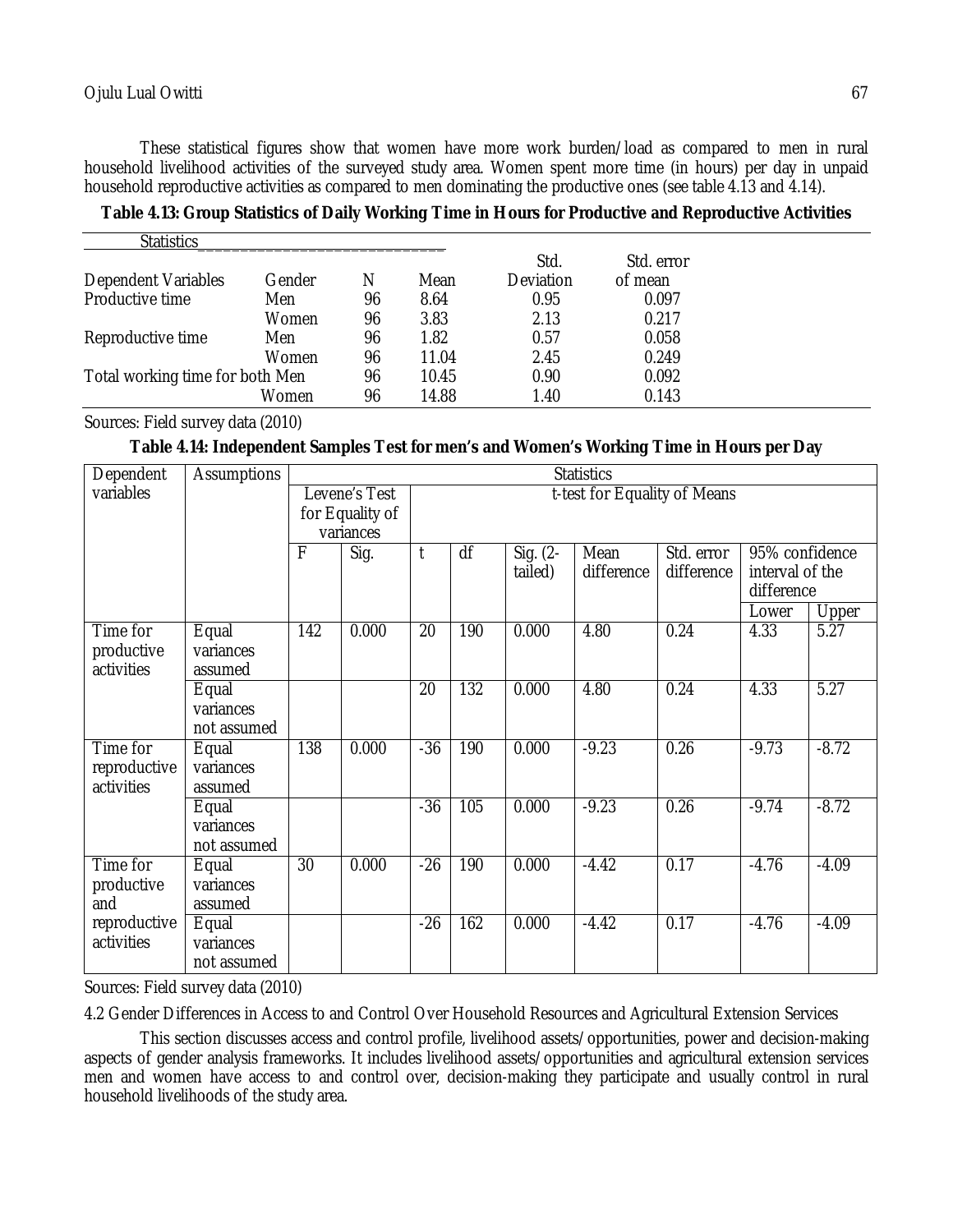### 4.2.1 Gender Differences in Access to and Control Over Household Resources

Access to and Control over Farmland (Natural Asset)

Land is a fundamental factor of agricultural production for household livelihood improvement of rural people living in the study area, where majority are women. The survey statistics indicated that, out of 192 sample of respondents, about 50% of male-headed households and 17.7% of female-headed households were access to and control over farmland, but only 5.2% of household wives were access to farmland. Although household wives may have access to farmland, the overall control over it is still on the hands of their husbands, they do not control their farmland. Generally, 50% of men/male-headed households were access to and control over farmland, while 22.9% of women (female-headed households and household wives) were access to farmland, but only 17.7% of them (all female-headed households) responded that they could control over farmland (see table 4.15). These statistical figures indicated that women have less access to and control over farmland in the surveyed study area. Although women have right to use land for production purpose, their access were determining by many different factors, particularly inheritance customary laws and demographic factors. They become access to and control over farmland only either after the dead of their husbands or when they divorced by their husbands. These widowed or divorced women can replace their husbands' position as a head of household; but they are still under the control of their husbands' relatives. This is because of patrilineal customary inheritance system, which is widely practiced by the Anuak ethnic group, whereby property passes through male line to keep up household property for the children.

#### Access to and control over farm labour (Human asset)

Out of 192 sample of respondents, the percentage share for male-headed households who have access to and control over farm labour, particularly community exchange labour locally known as 'Akoch', were 50%; while that of female-headed households were 5.2% of the survey respondents. The percentage share for household wives who have access to farm labour was very less of about 0.5% as compared to other categories. Because household resources are on the hands of their husbands, in most cases they do not control over labour for farm production. Generally, the percentage share of men who have access to farm labour were 50%; while that of women (female-headed households and household wives) were 5.7% of sample respondents. About 50% of men responded that they have right to control over farm labour; while that of women (female-headed households) were 5.2 % of sample respondents (see table 4.15). Women faced many obstacles for access to and control over farm labour like collateral/property ownership, household headship, poverty and other factors in order to hire labour. As a result, women have less access to and control over farm labour in the surveyed study area.

Access to and control over Livestock (Cattle, Sheep, Goats and Chicken) (Natural asset)

Out of 192 sample of respondents, about 13% of male-headed households/men were access to and control over livestock, while that of female-headed household/women share for about 3.1% of survey respondents (see table 4.15). These survey statistics indicated that household wives share nothing for access to and control over livestock, as these owned and controlled by their husbands. Generally, women have less access to and control over livestock as compared to men counterpart in the surveyed study area.

Access to and control over farm equipments and implements/tools (Physical asset)

The survey statistics indicated that, out of 192 sample of respondents, about 50% and 17.7% of male and female-headed households respectively were access to and control over farm equipments and implements/tools. While 5.2% of household wives were access to farm equipments and implements/tools and none of them have right to control over these farm equipments and tools. Because household wives of the surveyed study area are using their husbands' farm equipments and implements/tools for farm production, in most cases they have no power to control over them. In other word, lack of household property ownership is what makes them less control over equipments and implements/tools. Thus, 50% and 22.9% of men/male-headed households and women (female-headed households and household wives) respectively were access to farm equipments and implements/tools. However, men and female-headed households of about 50% and 17.7% of survey respondents mentioned that they have right to control over farm equipments and implements/tools other than household wives (see table 4.15). This generally indicates that women have less access to and control over farm equipments and implements/tools as compared to men counterpart.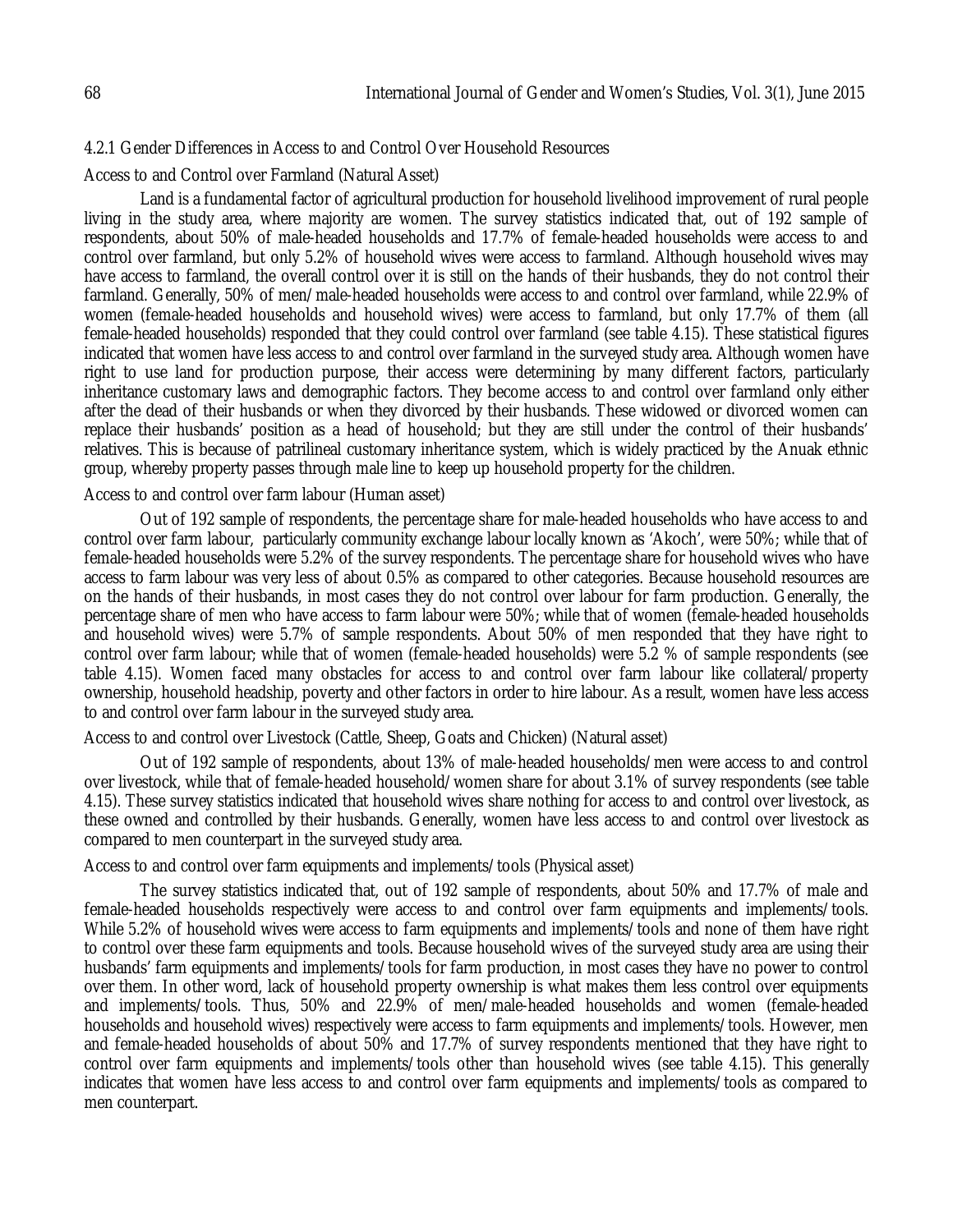Access to and control over household income and marketing products (Financial asset)

Out of 192 sample of respondents, 50% of male-headed households were access to and control over household income and marketing products, while female-headed households share for about 17.7% of the survey respondents. About 32.3% of household wives were access to, but most of them mentioned that they do not control over household income and marketing products. This is because of lacking household property ownership, where their husbands own and control everything of the household. Generally, 50% of men/male-headed households were access to and control over household income and marketing products in the study area. While 50% of women (female-headed households and household wives) were access to, but 17.7% of them (all female-headed households) reported that they could control household income and marketing products (see table 4.15). Thus, women have less access to and control over household income and marketing products as compared to men in the surveyed study area.

| Household          | Access    | Household headship status<br>Responses |                          |                          |                 |                          |                          |                          |                  |                          |
|--------------------|-----------|----------------------------------------|--------------------------|--------------------------|-----------------|--------------------------|--------------------------|--------------------------|------------------|--------------------------|
| livelihood         | to and    |                                        | $MHHs(n=96)$             |                          | $FHHs(n=34)$    |                          | $HHWs (n=62)$            |                          | Total $(n=192)$  |                          |
| resources          | control   |                                        | Frequency                | %                        | Frequency       | %                        | Frequency                | %                        | Frequency        | %                        |
|                    | over      |                                        |                          | share                    |                 | share                    |                          | share                    |                  | share                    |
|                    | resources |                                        |                          |                          |                 |                          |                          |                          |                  |                          |
| Farm land          | Access    | Yes                                    | 96                       | 50                       | $\overline{34}$ | 17.7                     | 10                       | 5.2                      | 140              | 72.9                     |
|                    |           | $\overline{N}$                         | $\overline{a}$           | $\overline{a}$           |                 | $\blacksquare$           | 52                       | 27.1                     | 52               | 27.1                     |
|                    | Control   | Yes                                    | 96                       | 50                       | 34              | 17.7                     |                          | $\overline{\phantom{a}}$ | 130              | 67.7                     |
|                    |           | $\overline{N}$                         |                          | $\blacksquare$           | $\overline{a}$  | $\blacksquare$           | 62                       | 32.3                     | 62               | 32.3                     |
| Labour             | Access    | Yes                                    | 96                       | 50                       | $\overline{10}$ | 5.2                      | 1                        | 0.5                      | 107              | 55.7                     |
| (exchange)         |           | $\overline{N}$                         |                          |                          | 24              | 12.5                     | 61                       | 31.8                     | 85               | 44.3                     |
|                    | Control   | Yes                                    | 96                       | 50                       | 10              | 5.2                      | $\overline{\phantom{a}}$ | $\blacksquare$           | 106              | 55.2                     |
|                    |           | $\overline{N}$                         | $\blacksquare$           | $\overline{\phantom{0}}$ | 24              | 12.5                     | 62                       | 32.3                     | 86               | 44.8                     |
| Livestock (Cattle, | Access    | Yes                                    | $\overline{25}$          | $\overline{13}$          | 6               | 3.1                      |                          | $\blacksquare$           | $\overline{31}$  | 16.1                     |
| Sheep, Goats and   |           | No                                     | 71                       | 37                       | 28              | 14.6                     | 62                       | 32.3                     | 161              | 83.9                     |
| Chicken)           | Control   | Yes                                    | 25                       | $\overline{13}$          | 6               | 3.1                      |                          |                          | $\overline{31}$  | 16.1                     |
|                    |           | No                                     | $\overline{71}$          | $\overline{37}$          | 28              | 14.6                     | 62                       | 32.3                     | 161              | 83.9                     |
| Farm equipments    | Access    | Yes                                    | 96                       | 50                       | 34              | 17.7                     | 10                       | 5.2                      | 140              | 72.9                     |
| and                |           | $\overline{N}$                         | $\overline{a}$           | $\blacksquare$           | $\overline{a}$  | $\blacksquare$           | 52                       | 27.1                     | 52               | 27.1                     |
| implements/tools   | Control   | Yes                                    | 96                       | 50                       | 34              | 17.7                     |                          | $\overline{\phantom{a}}$ | 130              | 67.7                     |
|                    |           | <b>No</b>                              |                          |                          | ÷.              | $\blacksquare$           | 62                       | 32.3                     | 62               | 32.3                     |
| Household          | Access    | Yes                                    | 96                       | 50                       | 34              | 17.7                     | 62                       | 32.3                     | $\overline{192}$ | 100                      |
| income             |           | No                                     | $\overline{\phantom{a}}$ |                          |                 |                          |                          | $\overline{\phantom{a}}$ |                  | $\blacksquare$           |
|                    | Control   | Yes                                    | 96                       | 50                       | 34              | 17.7                     | $\blacksquare$           | $\blacksquare$           | 130              | 67.7                     |
|                    |           | $\overline{N}$                         |                          |                          |                 | $\overline{\phantom{a}}$ | 62                       | 32.3                     | 62               | 32.3                     |
| Marketing          | Access    | Yes                                    | 96                       | 50                       | 34              | 17.7                     | 62                       | 32.3                     | $\overline{192}$ | 100                      |
| products           |           | No                                     | $\overline{\phantom{a}}$ | $\overline{\phantom{a}}$ | $\blacksquare$  | $\blacksquare$           | $\blacksquare$           | $\overline{\phantom{a}}$ | $\overline{a}$   | $\overline{\phantom{a}}$ |
|                    | Control   | Yes                                    | 96                       | 50                       | 34              | 17.7                     |                          | $\blacksquare$           | 130              | 67.7                     |
|                    |           | $\overline{N}$                         | $\blacksquare$           | $\blacksquare$           |                 |                          | 62                       | 32.3                     | 62               | 32.3                     |

**Table 4.15: Percentage Share of Men's and Women's Access to and Control over Household Livelihood Resources**

Source: Field survey data (2010)

4.2.2 Gender Differences in Access to and Control Over Agricultural Extension Services

The agricultural extension services that men and women use or access in the study area are mainly improved seeds (physical asset/service), pesticides/insecticides (physical asset or service), and extension education and training services (human asset/service). The survey statistics indicated that, out of 192 sample of respondents, 40.1% of maleheaded households were access to and control over improved seeds, while female-headed households account for about 16.1% of survey respondents. About 14.6% of male-headed households were access to and control over pesticides/insecticides, but female-headed households shared less proportion of about 5.7% of survey respondents. Regarding extension education and training services, 28.1% of male-headed households were access to and control over these services, while that of female-headed households were 12% of survey respondents (see table 4.16).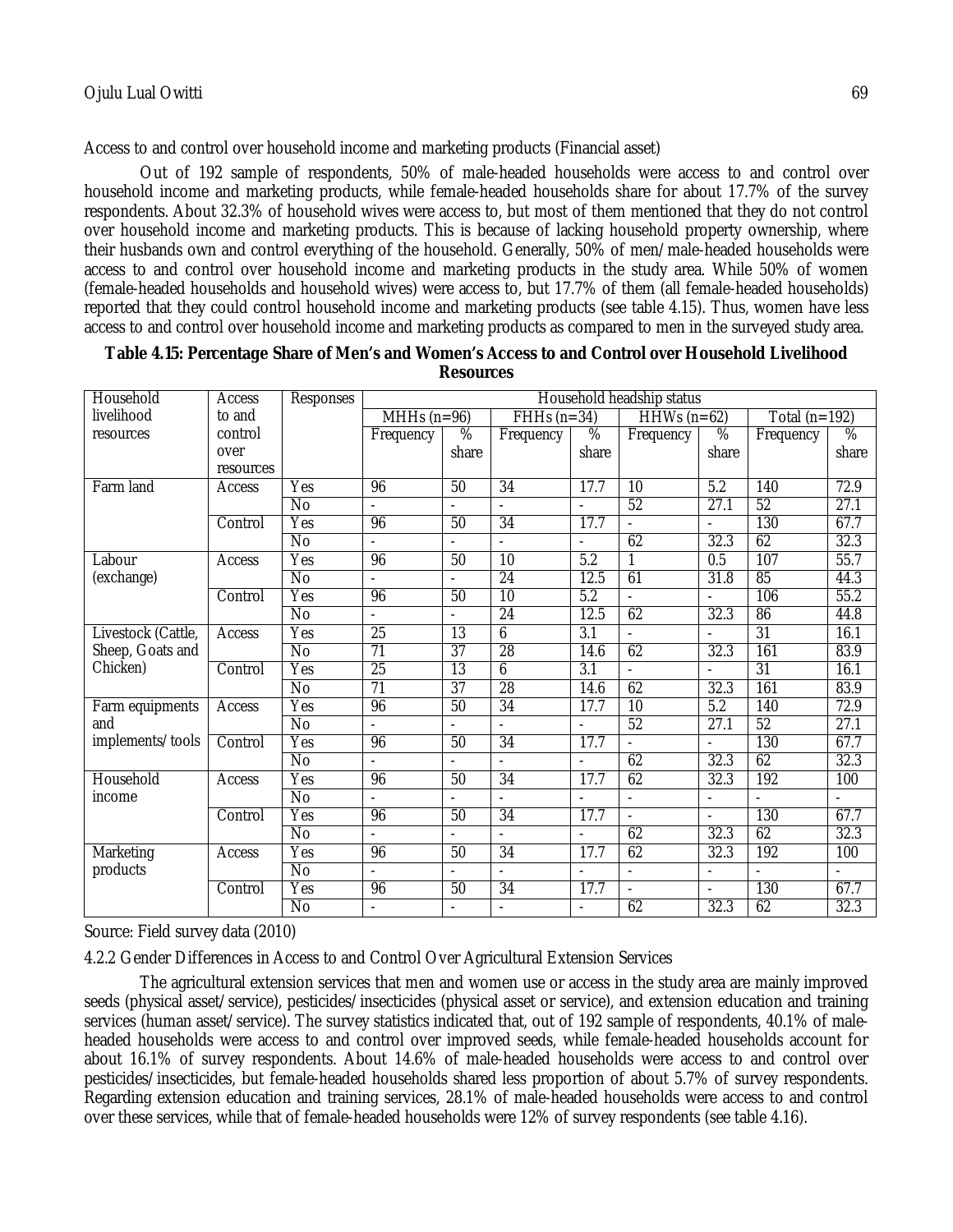Although few of household wives have owned farmland, most of them mentioned that they are not access to and control over these agricultural extension services because of many different obstacles such as household headship, household property ownership and collateral, poverty, illiteracy and institutional top-down extension systems. Household wives of the study area have been playing a great role in post-harvest and livestock activities, but they mostly missed from participation in agricultural extension services. Even female-headed households faced these obstacles for access and control over agricultural extension services in the surveyed study area. In most cases, they missed from benefiting and participating in extension services either because of not yet identified as heads of household as long as their husbands died or ignorance from extension organizations. Hence, women have less access to and control over agricultural extension services as compared to men in the surveyed study area.

| Agricultural extension | Access to     | Responses | Household headship status |       |              |       |                          |       |               |       |  |  |
|------------------------|---------------|-----------|---------------------------|-------|--------------|-------|--------------------------|-------|---------------|-------|--|--|
| services               | and control   |           | MHHs $(n=96)$             |       | $FHHs(n=34)$ |       | $HHWs (n=62)$            |       | Total (n=192) |       |  |  |
|                        | over services |           | Frequency                 | %     | Frequency    | %     | Frequency                | %     | Frequency     | %     |  |  |
|                        |               |           |                           | share |              | share |                          | share |               | share |  |  |
| Improved seeds         | Access        | Yes       | 77                        | 40.1  | 31           | 16.1  |                          |       | 108           | 56.3  |  |  |
|                        |               | No        | 19                        | 9.9   | 3            | 1.6   | 62                       | 32.3  | 84            | 43.8  |  |  |
|                        | Control       | Yes       | 77                        | 40.1  | 31           | 16.1  | $\overline{\phantom{0}}$ |       | 108           | 56.3  |  |  |
|                        |               | No.       | 19                        | 9.9   | 3            | 1.6   | 62                       | 32.3  | 84            | 43.8  |  |  |
| Pesticides/insecticide | Access        | Yes       | 28                        | 14.6  | 11           | 5.7   | $\overline{\phantom{0}}$ |       | 39            | 20.3  |  |  |
| S                      |               | No.       | 68                        | 35.4  | 23           | 12    | 62                       | 32.3  | 153           | 79.7  |  |  |
|                        | Control       | Yes       | 28                        | 14.6  |              | 5.7   | $\overline{\phantom{a}}$ |       | 39            | 20.3  |  |  |
|                        |               | No        | 68                        | 35.4  | 23           | 12    | 62                       | 32.3  | 153           | 79.7  |  |  |
| Extension education    | Access        | Yes       | 54                        | 28.1  | 23           | 12    | $\overline{a}$           |       | 77            | 40.1  |  |  |
| and training services  |               | No        | 42                        | 21.9  | 11           | 5.7   | 62                       | 32.3  | 115           | 59.9  |  |  |
|                        | Control       | Yes       | 54                        | 28.1  | 23           | 12    | $\overline{a}$           |       | 77            | 40.1  |  |  |
|                        |               | No        | 42                        | 21.9  | 11           | 5.7   | 62                       | 32.3  | 115           | 59.9  |  |  |

| Table 4.16: Percentage Share of Men's and Women's Access to and Control over Agricultural Extension |  |
|-----------------------------------------------------------------------------------------------------|--|
| <b>Services</b>                                                                                     |  |

Source: Field survey data (2010)

4.2.3 Men's and Women's Decision-Making in Household Livelihoods

The survey respondents also interviewed based on general situations of men and women with respect to household power relations in their livelihood processes. Out of 192 sample respondents, the survey statistics indicated a higher proportion of those who responded that men dominate the decision as compared to women in decisions on farm inputs (using family labour, hire and exchange labour, buying inputs) = 76.6%, production decisions = 86.5%, marketing decisions =  $69.8\%$ , investment decisions (equipments/tools, labour & animals) =  $76\%$ , household income expenditure = 71.9%, decision-making on land use = 88%, and household consumption = 66.7%. While that of women accounts for 0.5% in production decisions and 1% in each of the decisions such as farm inputs, marketing, investment, household income expenditure, land use, and household consumption respectively. About 83.9% of survey respondents responded that women dominate the decisions in reproductive decisions as compared to men with none proportion.

The proportion of sample respondents who responded that **'**both have equal influence/say**'** were 4.7% in decisions on farm inputs, 2.6% in production decisions, 6.8% in marketing decisions, 4.7% in investment decisions, 2.6 in reproduction decisions, 7.8% in household income expenditure, 2.6% in decision-making on land use and 6.3% in household consumption. The percentage share of survey respondents who responded that **'**both can decide, but men dominate the decisions**'** were 17.2% in decisions on farm inputs, 9.9% in production decisions, 21.9% in marketing decisions, 17.7% in investment decisions, 4.7% in reproduction decisions, 18.8% in household income expenditure, 7.8% in decision-making on land use and 21.9% in household consumption. Finally, the survey respondents also reported that **'**both can decide, but women dominate the decisions**'** were 8.9% in reproduction decisions, 4.2 % in household consumption and 0.5% in each of the decisions such as farm inputs, production, marketing, investment, household income expenditure, and land use respectively (see table 4.17). Although women may decide in some cases, in reality they decide after the decisions have already made by their husbands or men counterpart. These statistical figures indicated that men dominate the overall household livelihood decisions as compared to their women counterpart in the survey area. In other word, women's voice to decide what they feel relevant for addressing household livelihood conditions and better improvement is soundless from the side of their husbands.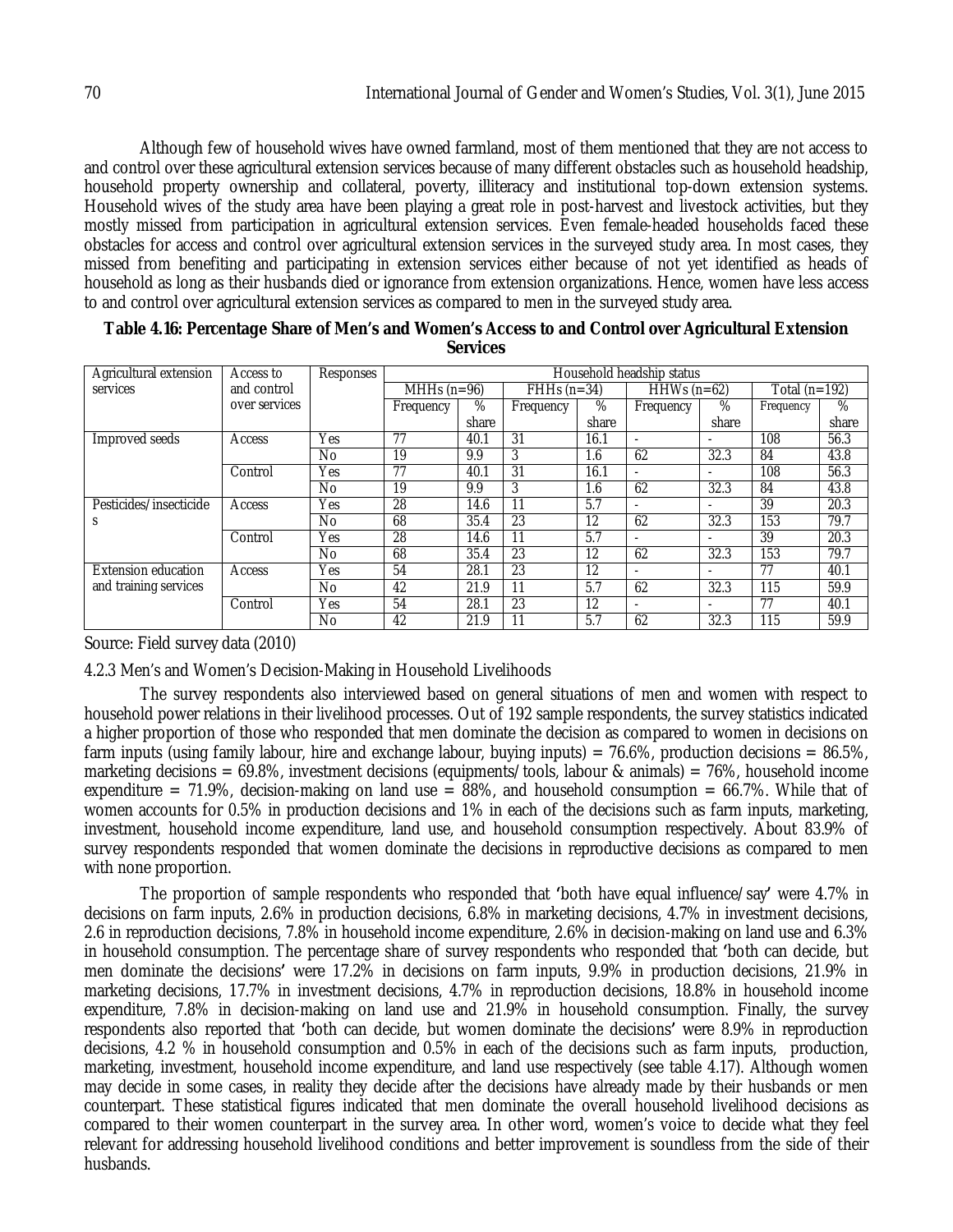| Household livelihood decisions                                                                | Men $(\%)$               | Women<br>$(\%)$ | Both have equal<br>influence/say<br>$(\%)$ | Both, but men have<br>more<br>influence/dominate<br>the decision (%) | Both, but women<br>have more<br>influence/dominate<br>the decision (%) |
|-----------------------------------------------------------------------------------------------|--------------------------|-----------------|--------------------------------------------|----------------------------------------------------------------------|------------------------------------------------------------------------|
| Decisions on farm inputs (using<br>family labour, hire and exchange<br>labour, buying inputs) | 76.6                     |                 | 4.7                                        | 17.2                                                                 | 0.5                                                                    |
| Production decisions                                                                          | 86.5                     | 0.5             | 2.6                                        | 9.9                                                                  | 0.5                                                                    |
| Marketing decisions                                                                           | 69.8                     |                 | 6.8                                        | 21.9                                                                 | 0.5                                                                    |
| <b>Investment decisions</b><br>(equipments/tools, labour &<br>animals)                        | 76                       |                 | 4.7                                        | 17.7                                                                 | 0.5                                                                    |
| Reproduction decisions                                                                        | $\overline{\phantom{a}}$ | 83.9            | 2.6                                        | 4.7                                                                  | 8.9                                                                    |
| Household income expenditure                                                                  | 71.9                     |                 | 7.8                                        | 18.8                                                                 | 0.5                                                                    |
| Decision-making on land use                                                                   | 88                       |                 | 2.6                                        | 7.8                                                                  | 0.5                                                                    |
| Household consumption                                                                         | 66.7                     |                 | 6.3                                        | 21.9                                                                 | 4.2                                                                    |

### **Table 4.17: Percentage Share of Respondents Regarding Men's and Women's Decision-Making in Household Livelihoods**

Source: Field survey data (2010)

4.3 Constraints men and Women Faced for Access to and Control Over Livelihood Resources and Agricultural Extension Services

This section includes analysis of factors and trends or constraints aspect of gender analysis frameworks. Men and women faced many different constraints, related to demographic, social, economical, cultural, and institutional conditions, for access to and control over rural household livelihood resources and agricultural extension services in the study area. The main ones are household headship, top-down institutional systems, property ownership and collateral, work burden/load, illiteracy, culture/tradition, poverty and poor infrastructure.

### Household Headship

Women, particularly household wives, faced this constraint for access to and control over rural household livelihood resources and agricultural extension services. Out of 192 sample of respondents, about 32.3% of household wives mentioned that they fail difficulty for access to and control over rural household livelihood resources and agricultural extension services (see table 4.18). This is because these resources and extension services are under the control of their heads of household or husbands. In the surveyed study area, women never got identity as household heads as long as their husbands are still alive. In Anuak community, women identified as heads of households when they either widowed or divorced/separated because of disagreements with their husbands.

### Top-Down Institutional Systems

Out of 192 sample respondents, about 17.7% of female-headed households and 32.3% of household wives mentioned top-down institutional systems of extension organizations as their constraint hindered them from access to and control over agricultural extension services (see table 4.18). Because extension organizations of the area followed a kind of household heads-oriented system, where household heads focused exclusively, household wives are missing from benefiting and participating in extension services. Even female-headed households faced this obstacle for access to and control over agricultural extension services either because of not yet identified as heads of household as long as their husbands died or ignorance from extension organizations.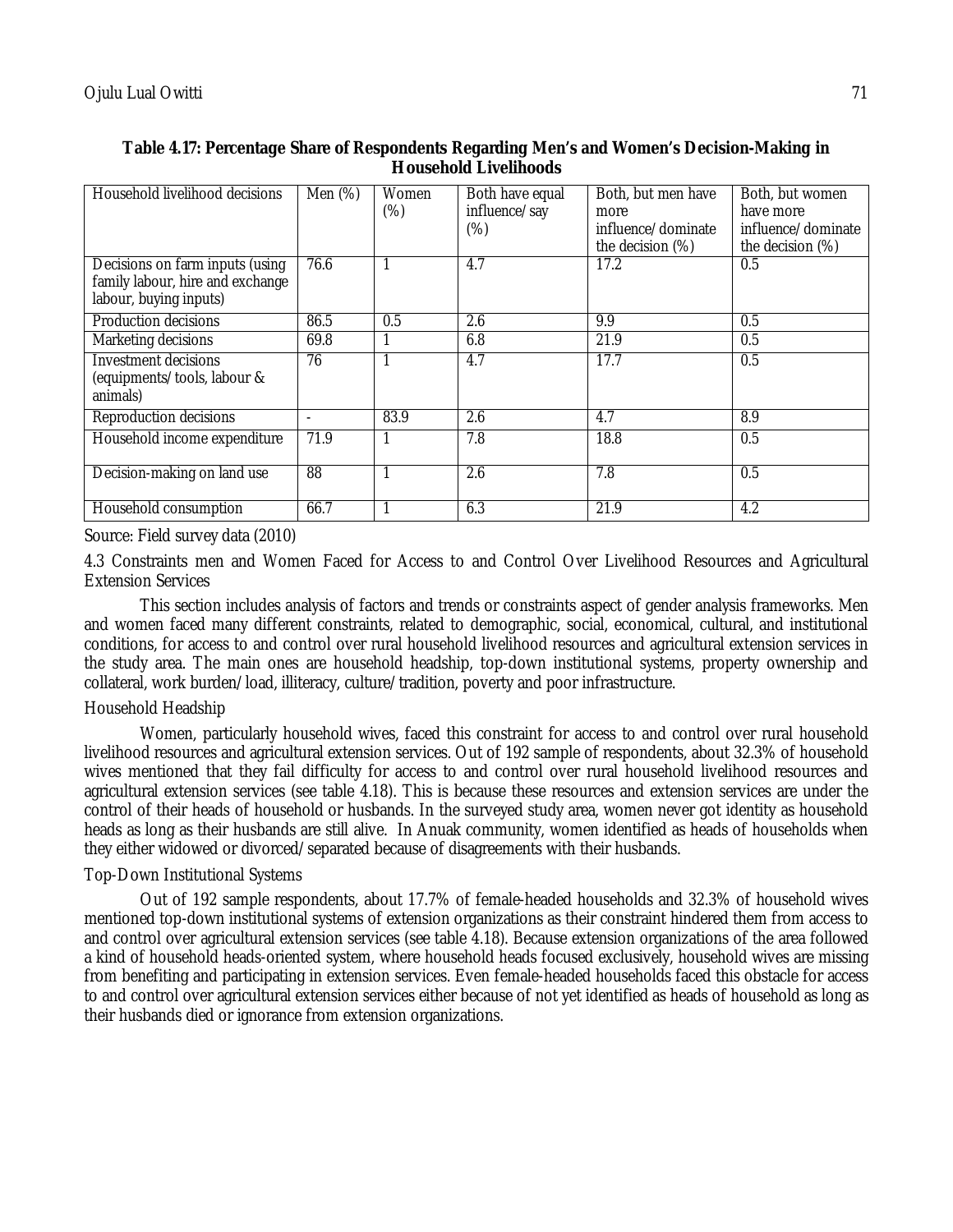## **Case study 1: 2010 survey in Gog District**

Ajulu Omod is a divorced women of 38 years old living in Gog-dipach administrative kebele of Gog district/woreda/. She explained how household headship and institutional topdown systems affect her accessibility to agricultural extension services.



**Photo 1 Ajulu Omod from Gog-dipach (2010)**

She faced challenges for access to agricultural extension services as stated that:

"I am the first wife among of the three wives of my husband. However, my husband divorced me three years later because of household disagreements and disputes with other of his wives. I started living alone with my children in a separate home and lead my life without any support from him until now. Starting from the time when I become a divorced woman and head my household, I have denied by extension services such as improved seeds, pesticides and training services. At the time I divorced until now, I am not getting extension services. Last year when development agents distributed improved seeds to household heads of this administrative kebele, I claim for my right why they did not include my name in the extension packages. They mentioned that you are not identified as head of household as well as your farm is not measured for extension packages. Then I reported the case to agricultural and rural development office of the district to include my name as female-headed household so that I could not be missed from benefiting extension services. This month I got identity as female-headed household from the office, my farm measured of 0.50 hectares and now I am waiting next cropping season for getting extension packages or services".

### Property Ownership and Collateral

Household wives, account for about 32.3% out of 192 sample respondents, mentioned this as their main obstacle for access to and control over household livelihood resources and extension services (see table 4.18). This is because they have rarely owned household resources like farmland and income under their own name. Household wives, who have owned small farmland, faced difficulty for access to community exchange labour locally known as 'Akoch' (for temporary borrowing through agreement) and informal credit/money lenders, as these institutions based on collateral for paying back a loan. The Anuak ethnic group of the study area culturally practices patrilineal system of property inheritance whereby properties pass through male line. For instance, if a man dies, his son(s) will be in charge of household estates/all properties. If the man has no son(s), the nearest male relative would be in charge of all household properties. Many women are vulnerable to dispossession either at the dissolution of their marriage or the death of their husbands.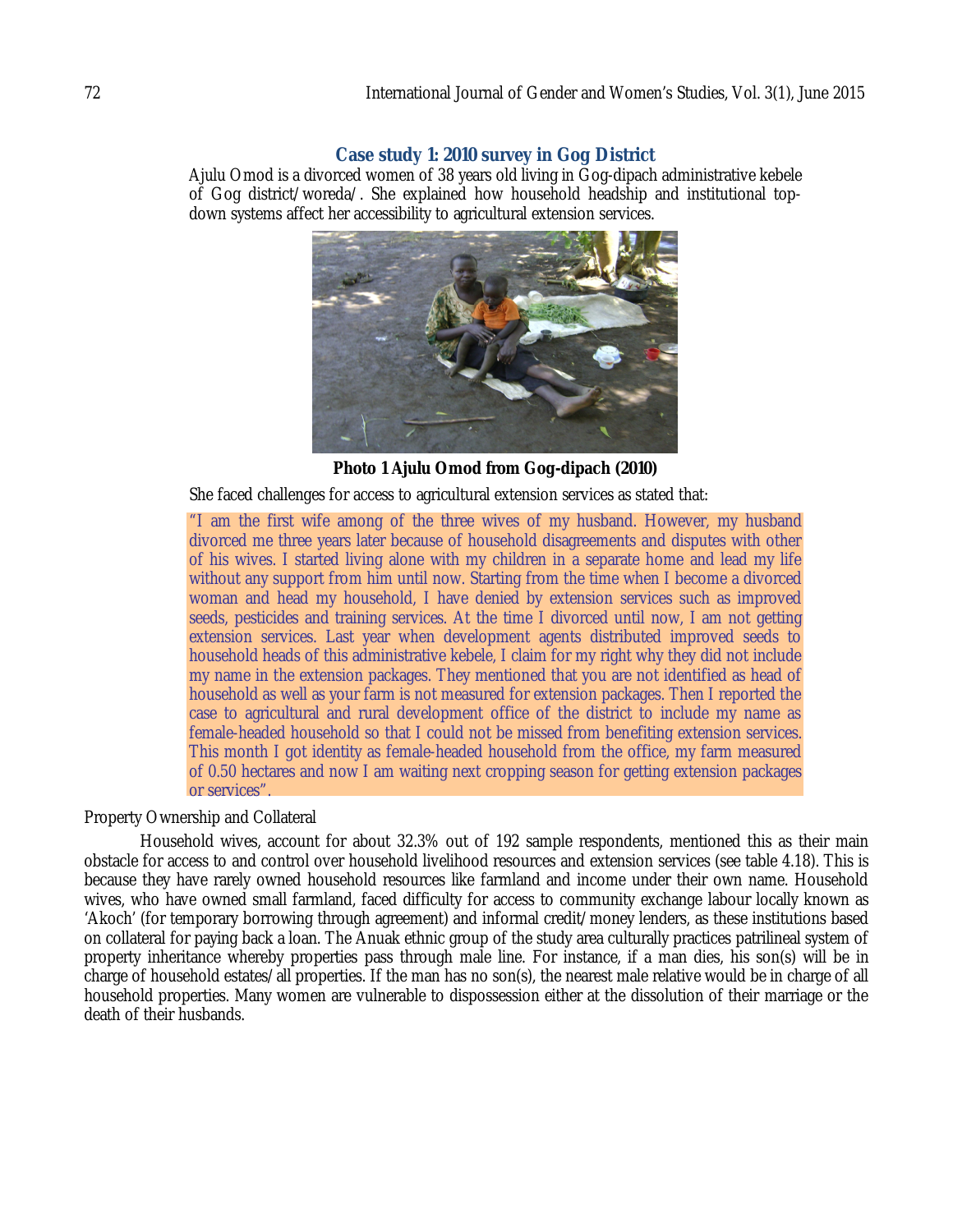#### Case study 2: 2010 survey in Gog District

Thwol Olock is a widowed women of 45 years old living in Gog-jangjor administrative kebele of Gog district/woreda/.



Photo 2 Thwol Olock from Gog-jangjor (2010)

Thwol Olock explained, when she mentioned property ownership and collateral as one challenge she faced for access to local informal labour exchange known as 'Akoch', that: "Before the dead of my husband, when I was simply a household wife, I do have a small farm around homestead. I discussed with my husband to provide two goats of 25 goats he have owned for labour investment in my farm during weed infestations. He said that "these goats are not for farm inputs investment; rather I keep them as marriage gifts that should be given to your relatives". Again last cropping season, while I become widowed woman, my farm of about 0.45 hectares faced weed infestations. I hired 10 individuals through 'Akoch'' with the agreement of 300 Ethiopian birr to be paying back within one month. I reported the case to the brother of my husband, to give me three of goats my husband inherited to him when he died four years later. He refused to give me these goats that I could sell them for paying back a loan to 'Akoch' group. As he said, "Your husband ordered me when he died, to keep these goats he inherited as marriage gifts for his son". Then I default to payback 300 birr of 'Akoch' group until harvesting time of farm outputs. After harvesting time of my farm outputs, I sold some amount of farm products and payback the 300 birr of 'Akoch' group. In this cropping season, my farm also faced weed infestations as you can see (See photo 2). But I fear to contact 'Akoch' group again for their labour sharing through borrowing, because of default that I may faced again as well as they may request flexible assets I owned as collateral guarantee for paying back a loan.

### Work Burden/Load

Out of 192 sample respondents, women respondents with a proportion of about 50% (17.7% female-headed households and 32.3% household wives) mentioned household work burden as their main obstacle for access to productive daily tasks and extension services (see table 4.18). In most cases, they are less mobile to access to environmental information relevant for livelihood improvement because of household unpaid workload. They assigned to a continuous, no gap to take rest, unpaid reproductive tasks such cooking, fetching water, cleaning a house, feeding children, and many others in their daily life.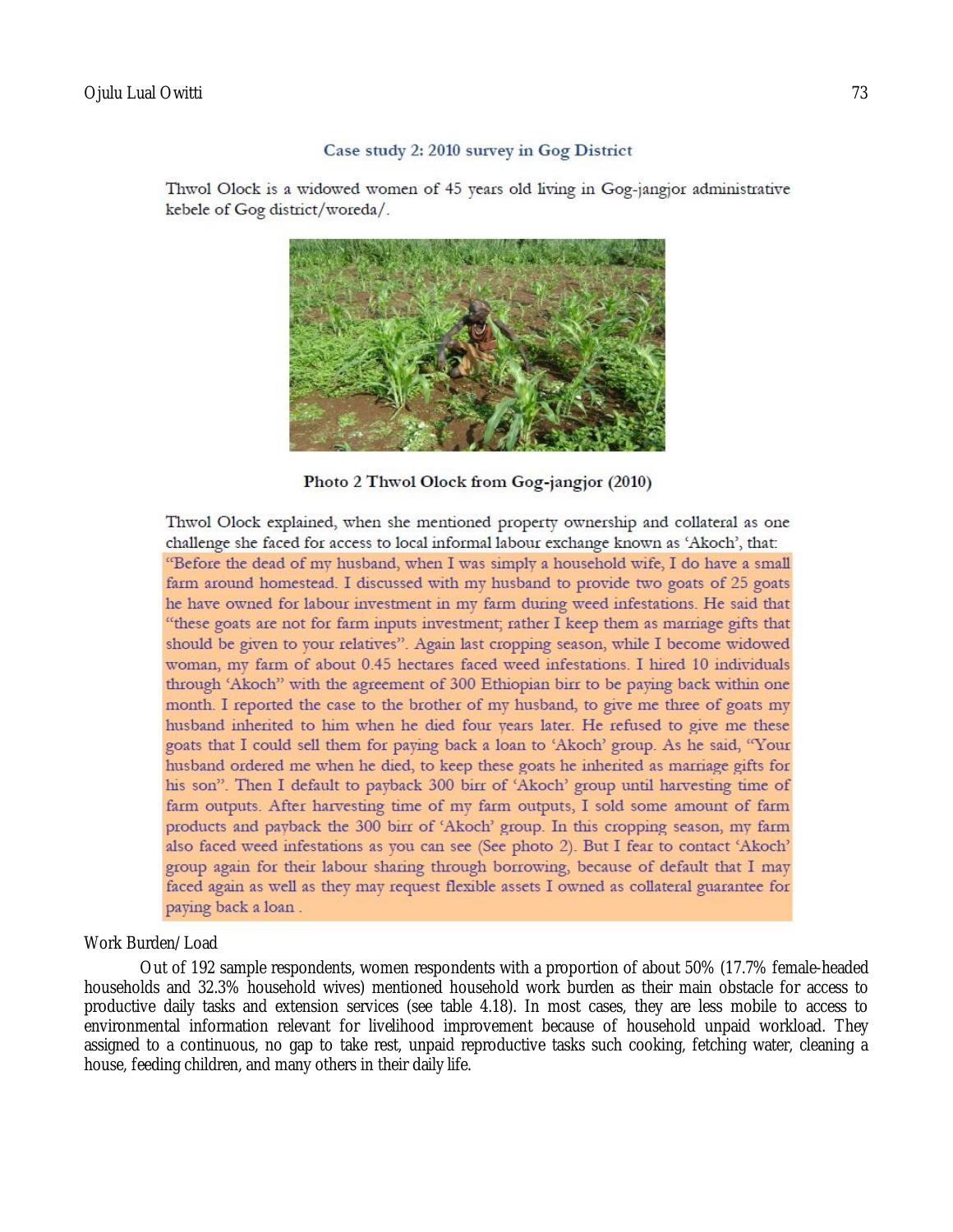# **Illiteracy**

As the survey respondents interviewed based on what constraints they faced, out of 192 sample respondents, about 28.6 % of male-headed households, 15.1% of female-headed households and 26.6% of household wives reported that illiteracy as one of their constraints for access to and control over household resources and extension services (see table 4.18). The survey statistics on educational status indicated that 67.7% (men=27.6 and women=40.1%) of survey respondents were illiterate. However, the survey respondents from grade 1-4 were also mentioned illiteracy as their constraint because they could not read and understand written information in a prefect manner. Because they are illiterate, many of them faced inability to understand information on new technologies, access to sources of information for their support, and claim for their rights. Women also lack knowledge and experience on agricultural practices as compared to men counterpart.

#### Culture/Tradition

Out of 192 sample respondents, the percentage of female-headed households and household wives reported this constraint were 17.7% and 32.3% respectively (see table 4.18). Men and women behave in a certain ways in their livelihood activities culturally shaped by society of a particular geographical area. In the study area, women assigned to unpaid reproductive tasks such as cooking, firewood collection, fetching water, pounding grains, and care for children; but it is taboos for them to clear land under bush, ploughing, weeding, hoeing, and milking. This culturally gender division of labour contributes to unequal access to and control over resources and extension services in the surveyed study area.

#### Poverty

The Anuak people of the surveyed study area called Poverty as **'**Chan**',** meaning the state of not having enough household livelihood resources/assets or benefits that most people have, particularly income, farm, livestock, agricultural products, farm implements and shelter and many others to take care of basic needs such as food, clothing and housing. They also give a code to a man as poor (Chan) when he has no sisters/daughters, as he will not get marriage gifts, either in terms of money, livestock and cultural marriage materials (Dimui (an Anuak necklet) = 2500 Ethiopian birr per one), from his sister's/daughter's husband. A man, who has adequate of these marriage gifts, will have potential capability to cope during food stress periods. Out of 192 sample respondents, the proportion of survey respondents who reported poverty as their main obstacle for access to and control over household resources and extension services were 40.1% for male-headed households, 15.6% for female-headed households and 32.3% for household wives (see table 4.18). As they mentioned, in most cases they have no income to buy agricultural inputs, unable to own assets, lack adequate health, clean water and educational services. They also faced right insecurity and powerlessness to participate in decision-making process for their livelihoods. Furthermore, they are more vulnerable to shocks such as drought, civil conflicts and river flood that hindered them from access to and control over livelihood resources and extension services. Thus, men and women of the study area are more incapable to cope with their household livelihood conditions, because of being poorer and poorer.

### Poor Infrastructure

Out of 192 sample respondents, the percentage share of survey respondents who mentioned this as their main obstacle for access to and control over household functions and extension services were 44% for male-headed households, 15.6% for female-headed households, and 8.3% for household wives (see table 4.18). As men and women mentioned, poor infrastructures such as poor roads, transportation means like vehicles, pack animals, carrying devices and other facilities, weak administrative and extension systems, unavailability and ineffective farmers training centers (FTCs) are the main constraints causes inefficient household functions and delivering extension services in the rural areas of the study.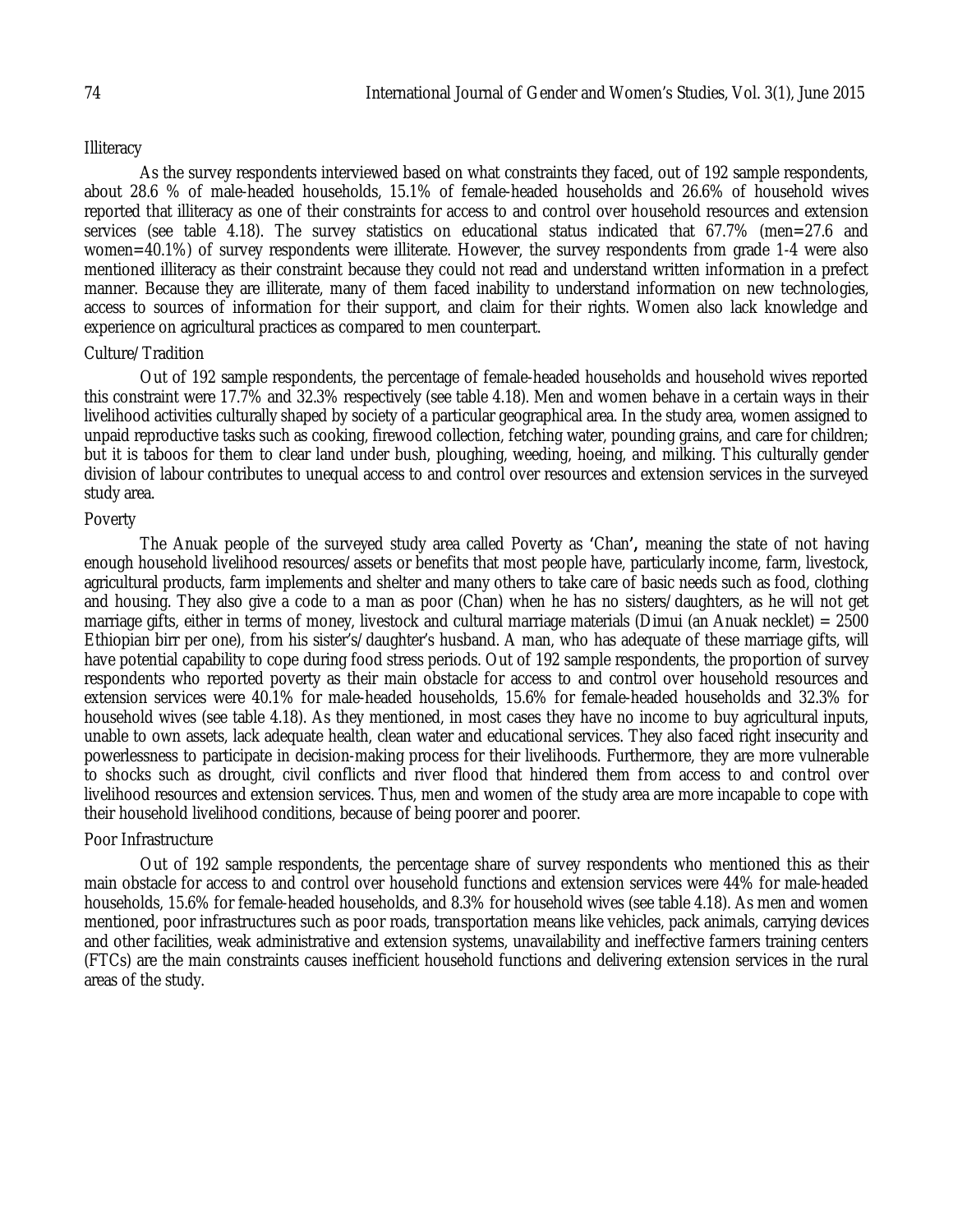| Constraints       | Respondents |                 |                          |                          |                          | Household headship status |                 |                   |                 |
|-------------------|-------------|-----------------|--------------------------|--------------------------|--------------------------|---------------------------|-----------------|-------------------|-----------------|
|                   |             |                 | MHHs $(n=96)$            |                          | $FHHs(n=34)$             | HHWs $(n=62)$             |                 | Total ( $n=192$ ) |                 |
|                   |             | Frequency       | %                        | Frequency                | %                        | Frequency                 | %               | Frequency         | $\overline{\%}$ |
|                   |             |                 | share                    |                          | share                    |                           | share           |                   | share           |
| Household         | Valid       | $\blacksquare$  |                          | $\overline{a}$           |                          | 62                        | 32.3            | 62                | 32.3            |
| headship          | <b>None</b> | 96              | 50                       | 34                       | 17.7                     |                           |                 | 130               | 67.7            |
| Property          | Valid       | $\blacksquare$  | $\overline{\phantom{a}}$ |                          | $\overline{\phantom{a}}$ | 62                        | 32.3            | 62                | 32.3            |
| ownership and     | None        | 96              | 50                       | 34                       | 17.7                     |                           |                 | 130               | 67.7            |
| collateral        |             |                 |                          |                          |                          |                           |                 |                   |                 |
| Work burden/load  | Valid       | $\blacksquare$  | ۰                        | $\overline{34}$          | 17.7                     | 62                        | 32.3            | 96                | 50              |
|                   | None        | 96              | 50                       | $\overline{a}$           |                          |                           |                 | 96                | 50              |
| Illiteracy        | Valid       | 55              | 28.6                     | 29                       | 15.1                     | 51                        | 26.6            | 135               | 70.3            |
|                   | None        | 41              | 21.4                     | 5                        | 2.6                      | 11                        | 5.7             | 57                | 29.7            |
| Culture/tradition | Valid       | $\blacksquare$  | $\overline{\phantom{a}}$ | 34                       | 17.7                     | 62                        | 32.3            | 96                | 50              |
|                   | <b>None</b> | 96              | 50                       | $\blacksquare$           | $\overline{\phantom{a}}$ | $\blacksquare$            |                 | 96                | 50              |
| Poverty           | Valid       | 77              | 40.1                     | 30                       | 15.6                     | 62                        | 32.3            | 169               | 88              |
|                   | None        | 19              | 9.9                      | 4                        | $\overline{2.1}$         | $\blacksquare$            | ٠               | 23                | 12              |
| Top-down          | Valid       | $\blacksquare$  | $\overline{\phantom{a}}$ | 34                       | 17.7                     | 62                        | 32.3            | 96                | 50              |
| institutional     | None        | 96              | 50                       | $\overline{\phantom{a}}$ |                          |                           |                 | 96                | 50              |
| systems           |             |                 |                          |                          |                          |                           |                 |                   |                 |
| Poor              | Valid       | 85              | 44.3                     | 30                       | 15.6                     | 16                        | 8.3             | 131               | 68.2            |
| infrastructure    | None        | $\overline{11}$ | 5.7                      | 4                        | $\overline{2.1}$         | 46                        | $\overline{24}$ | 61                | 31.8            |

### **Table 4.18: Percentage Share of Men and Women in Constraints they Faced for Access to and Control over Household Livelihood Resources and Agricultural Extension Services**

Source: Field survey data (2010)

# **5. Conclusions and Recommendations**

### 5.1 Conclusions

Gender equality and equity in livelihood resource allocation and service provision is an important factor in rural development approaches. Gender based approaches help development workers or policy makers to consider men's and women's issues in development programmes. By conducting a gender analysis and taking into account gender inequalities in development programmes, there is a higher likelihood that such programmes will support the empowerment of disadvantaged and marginalized people, particularly women. However, gender inequality, lack of equity and power imbalance in resource allocations, extension service distributions and decision-making processes still exist within communities living in rural study area. Many literatures indicate that women mainly engaged in unpaid reproductive roles, have more work burden, disadvantaged, spent more time per day in household tasks, and less access to and control over resources and agricultural extension services. The reviewed literatures indicate also that women faced many demographic, socio-economic, political, cultural and institutional conditions for access to and control over these resources and services as compared to men in rural areas of many countries. This study reveals significant differences between men and women in terms of roles and responsibilities, access to and control over livelihood resources and extension services in rural study area. Household headship is one main determinant that influence and shaped gender roles and responsibilities, access to and control over livelihood resources and agricultural extension services in rural households of the study area. In the rural study area, men have more predominated productions such as crops, livestock, and production of vegetables, oilseeds, pulses, roots and tubers, and fruits as compared to women. Women, both female headed households and household wives who owned farmland, have more contribution in production of vegetables, oilseeds, pulses, roots and tubers, and fruits than other types of productions. Although female headed households engaged in pre-harvest activities and livestock productions, women's roles are more visible in post-harvest activities and livestock managements. Women faced labour constraint and problems related to work culture in pre-harvest and livestock management activities such as land clearing, ploughing, weeding and hoeing, housing, herding and grazing. Men engaged in all of these activities without any restriction as compared to women counterpart.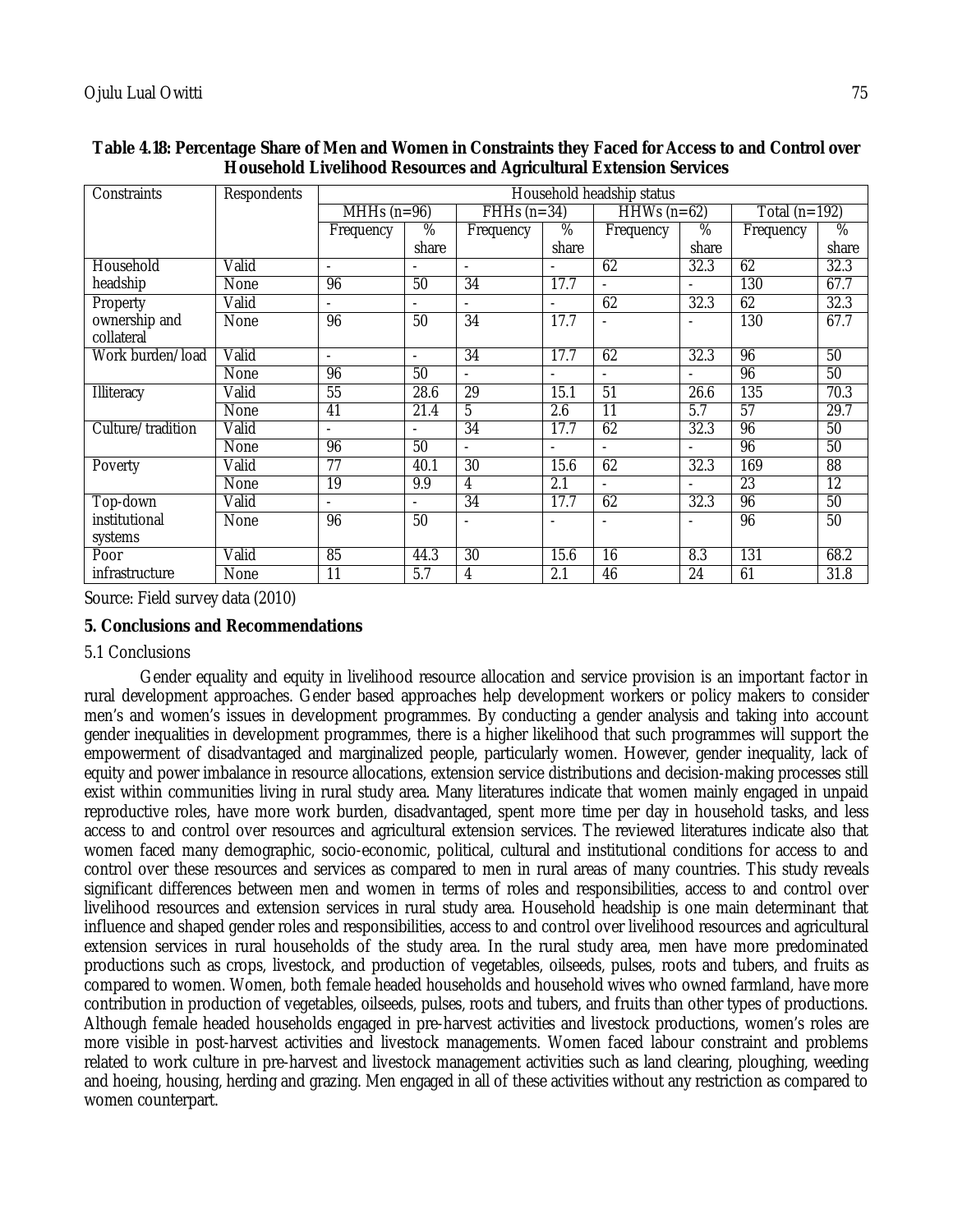Men and women also play a great role in off and non-farm activities, as means to diversify their household livelihoods and cope with shocks during food stress periods. Women are primarily engaged in unpaid domestic household activities, where they are benefiting nothing, as compared to men counterpart. They also have more disadvantaged from household work burden, spent more time per day and benefit less from rural household livelihood opportunities as compared to men. The study also reflects gender inequality, power imbalance and unfair distribution of rural household resources and agricultural extension services within household categories. Men have no restriction for access to and control over livelihood resources and agricultural extension services, except in cases of incapability and other conditions. Women have less access to and control over household livelihood resources and agricultural extension services as compared to men. It is only in case of general conditions such as illiteracy, poverty and poor infrastructure that men faced for access to and control over livelihood resources and agricultural extension services. Women faced all demographic, social, economic, cultural and institutional conditions such as household headship, property ownership and collateral, work burden, illiteracy, culture/tradition, poverty, top-down institutional systems and poor infrastructure for access to and control over livelihood resources and agricultural extension services. Female headed households have access to and control over livelihood resources and extension services, but they mostly ignored from extension services as well as relatives of widow's husband still control these resources and services. Although household wives have right to use household resources and extension services as well as make substantial contributions to agricultural productions and household well-being, their husbands largely control the overall decision-making process on these resources and services. Thus, women usually suffer from discriminations in household resource allocations, extension service distributions and remain unused human resource in agricultural and rural development programmes of the study area.

### 5.2 Recommendations

The overall study suggest endeavor efforts from development actors and policy-makers working on agricultural and rural development interventions to implement strategies for gender mainstreaming, sensitization and responsive actions that may incorporate gender-based differences and relations existing between men and women with the ultimate goal of ensuring gender equality, equity and balance in rural areas. Thus, the study suggests the following specific recommendations for bridging the gaps and addressing gender needs in rural development programmes and services of the study area.

1. Gender-sensitive and responsive development activities and services

- Agricultural and rural development actors should acknowledge and incorporate findings regarding differences to what men and women produce (crop, livestock, chicken, vegetables, oilseeds, pulses, fruits, roots and tubers) in their designing and implementation of development programmes and extension services.
- They should also design extension packages or technologies based on specific activities men and women play in the process of these production systems (for instance, post-harvest technologies, livestock and chicken management procedures may be more preferable for women than men).
- Encourage opportunities for expansion of off-and non-farm income generating activities through bringing them in development programmes, paying attention to the environmental issues, in rural areas.
- Provide labour- and time-saving technologies for women, particularly tools and equipments appropriate for their tasks, improved stoves, grinding mills and modern cooking fuels (kerosene and liquefied petroleum gas) that may save and reduce work burden of women as well as protect environmental degradation in rural areas.
- Accounting for women's time use patterns in planning and implementation of development programmes i.e. compatibility of time with their roles and seasonal works.
- Ensuring men's and women's access to resources and services through integrated gender-responsive approaches that will encourage flexibility of extension systems in activities and packages.
- Gender-sensitization of officials as well as development agents at grass root level regarding gender-sensitive extension packages through networking and experience sharing mechanisms.

2. Participatory institutional development systems

 The agricultural and rural development systems of the region should be in a partnership taken into consideration the gender differences and relations existing between men and women in their strategies, programmes, planning and implementation of development activities in a more participatory manner.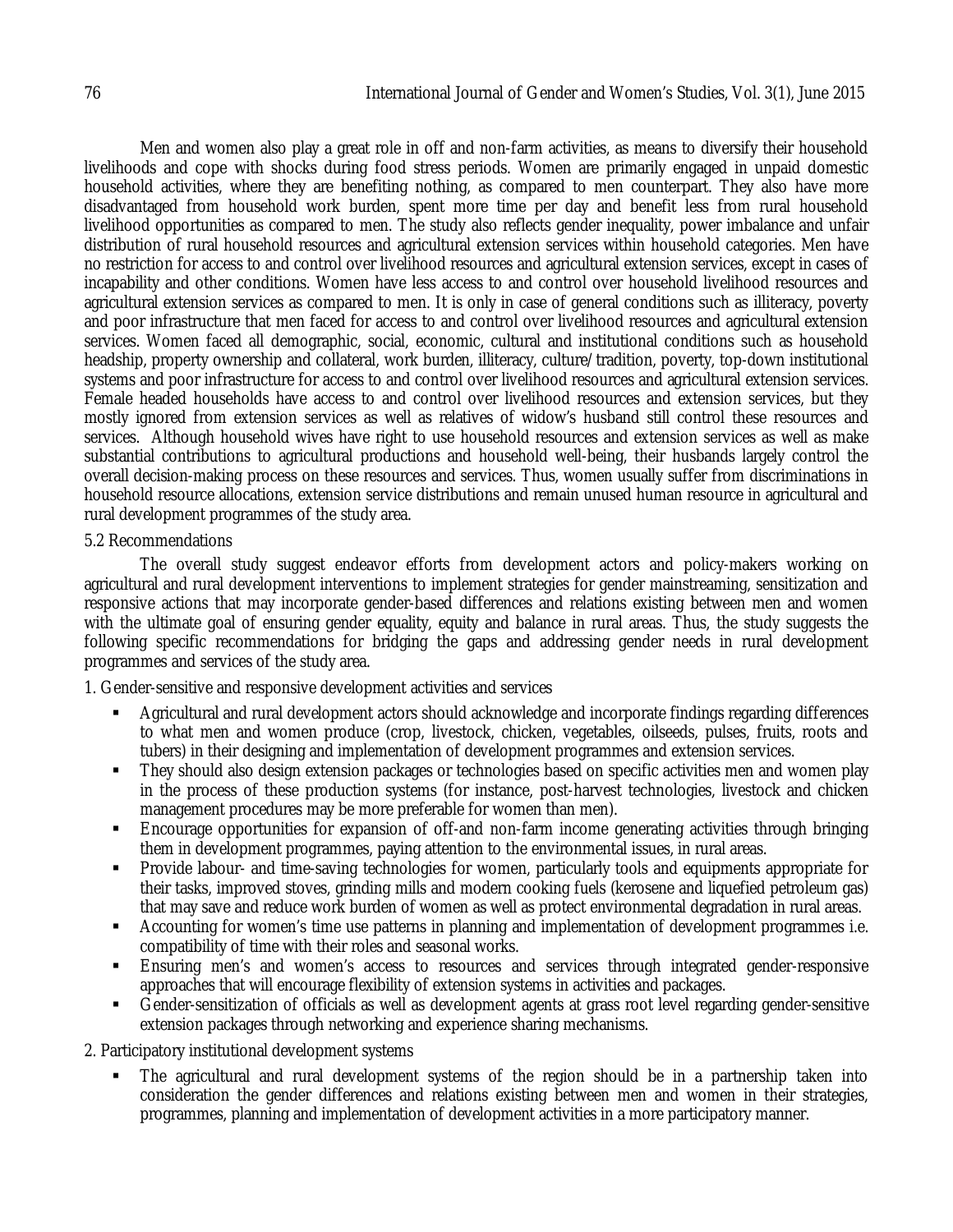- Organizational arrangements and establishment of strong linkage mechanisms that will support women's participation and raise awareness of partners on gender issues as an integral part of agricultural research, extension and utilization, realizing the immense roles women play in agricultural development.
- Because men's and women's roles and priority needs vary over time, gender needs assessment programmes should always be a starting point of agricultural and rural development projects and services.
- 3. Organizing capacity building programmes and services
	- The capacity of men and women as well as development actors should be build through gender-sensitive programmes such as workshops, training of trainers, farmers training centers (FTCs) and linkage mechanisms that will mobilize men and women toward actions with the overall aim of awareness creation and promoting accessibility of people to information regarding development programmes and services.
	- All responsible partners within household production functions, particularly male-headed households, household wives or women within male-headed households and female-headed households, should be involved in farmers training programmes regarding agricultural extension packages and services.
- 4. Ensuring implementation of policies and laws on property ownership and inheritance
	- Although a seemingly sound legal framework regarding economic and social equity exists in Ethiopia, implementation of such legal procedures has not sensitized in the rural study area as well as disparities still exist in the implementation of gender equity measures.
	- Thus immediate gender-sensitization actions should be taken regarding legislative measures on rural household resource or property registration, efforts on family code and other social laws that may treat women owned, shared and inherited equally as men.
	- Furthermore, regional land use planning incorporating all issues regarding land registration and land ownership certificate as a guarantee for people living in the study area.
	- However, strategies for implementation of these policies and laws should also reflect political and economical life of local society for assuring sustainability of development interventions.
- 5. Integrating social services in rural development programmes
	- Because poverty is dynamic in nature, social services such as health, education, water, rights, and financial (saving and micro-credit) services should be made available and integrated with other sectors in rural development programmes and activities.
	- Efforts on strengthening formal as well as informal saving and credit institutions should be made to address conditions for men's and women's access to rural development services.
- 6. Women's empowerment in development programmes and services
	- Because women are more in a particularly disadvantageous position in rural areas, empowerment for them should be made in development programmes and services through affirmative actions, capacity building/ training, facilitation and networking, improving their access and support to information or services, and raising their visibility in decision-making with the aim of promoting sustainability, equality and equity distribution of resources and services.
	- Strengthening women's political participation and raising awareness of their rights in planning and implementation of programmes.
- 7. Availability and establishment of infrastructure in rural areas
	- The regional government integrated with national one should pay attention to rural infrastructure development such as roads construction, strong administrative and extension systems, establish and build capacity of farmers training center (FTCs), well organize rural marketing systems, and build capacity of rural development organizations with facilities that may facilitate efficiency and effective delivery of development services and communication of information to the rural disadvantaged and marginalized rural poor people, particularly women.
	- Introducing rural transport technologies i.e. increasing men's and women's access to carrying devices such as donkeys, wheelbarrows, and carts that will reduce work burden, particularly for women.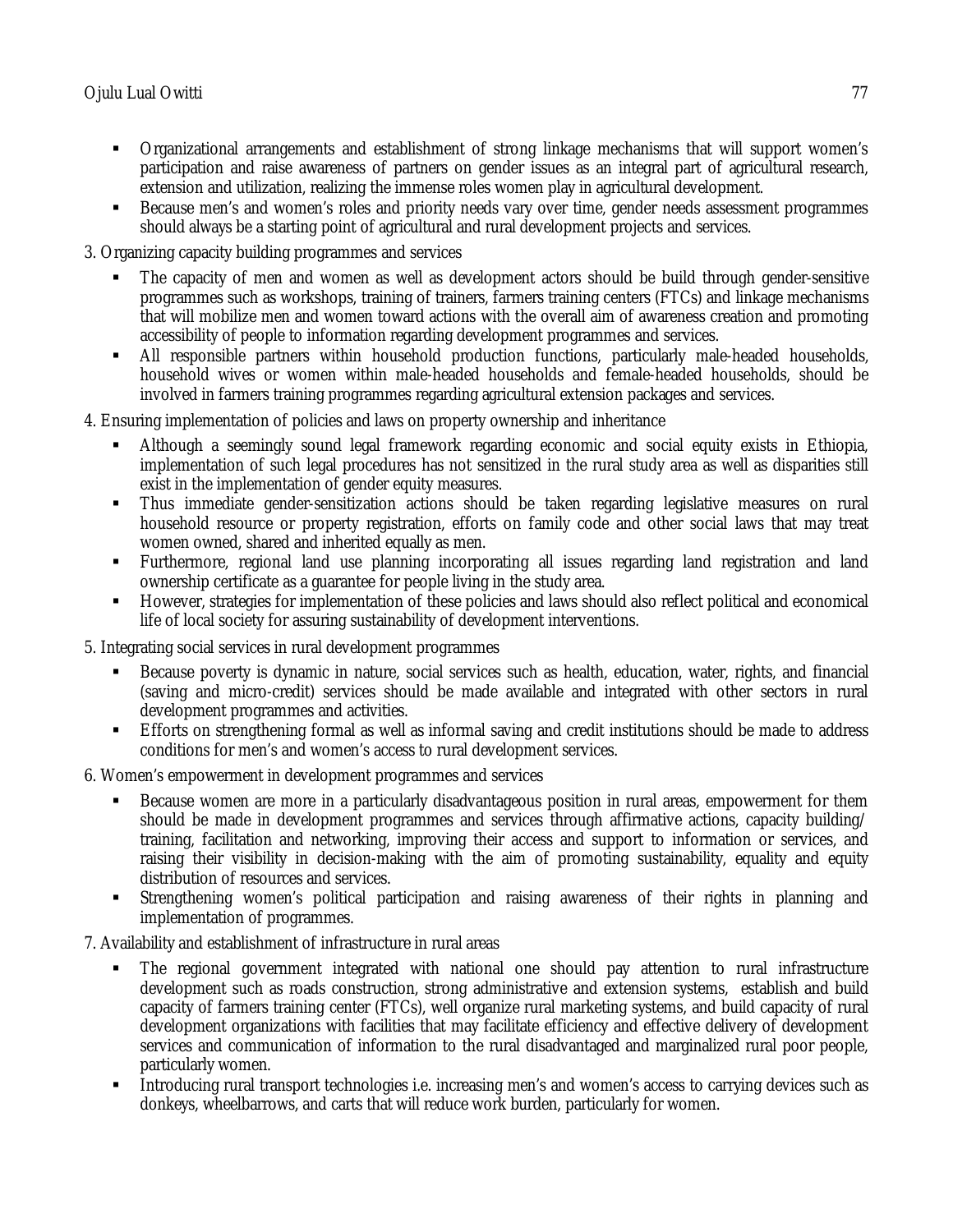8. Further Research on Gender Issues

- Gender is a social, economic and cultural roles and relations that society constructed for men and women, which is dynamic through livelihood processes over time in a given geographical location or population groups.
- Therefore, the study suggests further research on gender-based differences in terms of roles and power relations between men and women in rural study areas.

### **Acknowledgements**

I wish to acknowledge many different individuals who contributed valuable comments directly or indirectly through sharing of ideas for the successful completion of this study. I wish to express grateful thanks and deep appreciation to both Dr. Kelemework Tafere and Dr. Una Murray, my advisors, for their extremely useful comments during preparation and analysis of this thesis research paper. I am also greatly thanks Dr. Nick Chisholm (department head of food business and development of University college Cork), Dr. Girmay Tesfay (College dean of dry land agriculture and natural resources of Mekelle university), Mr. Wolde Gebrial (head of natural resource economics and management), rural capacity building (RCBP) coordinators and all staff who coordinate the academic processes in terms of money, materials and knowledge sharing for the successful of the programme.

# **References**

- Amare Y., et al (2000), Food Security and Resource Access: A Final Report on the Community Assessments in South Wello and Oromiya Zones of Amhara Region, Ethiopia, BASISCRSP, January, the Land Tenure Center, Madison, USA.
- Bartlett J. & Higgins C. (2001), Organizational research: Determining appropriate sample size for survey research. Information Technology, Learning, and Performance Journal, 19(1) 43-50. Retrieved on February 12 from http://www.osra.org/itlpj/bartlettkotrikhiggins.pdf
- Bishop C. and Puskur R. (2007), Toolkit for Gender Analysis of Crop and Livestock Production, Technologies and Service Provision, improving productivity and market successes for Ethiopian farmers project, ILRI, Addis Ababa, Ethiopia. www.ipms-ethiopia.org; www.ilri.org
- Cohen J. W. (1988), Statistical power analysis for the behavioral sciences (2nd edition), Hillsdale, NJ: Lawrence Erlbaum Associates.
- Devereux S. (2003), Destitution in Wollo Ethiopia, IDS Research Report 55, Brighton.
- EARO (2000), Proceedings of the national workshop on institutionalizing gender planning in agricultural technology generation and transfer processes, 25-27 October 1999, EARO, Addis Ababa, Ethiopia.
- ECA-SA (2003), Land Tenure Systems and Sustainable Development in Southern Africa, Lusaka.
- Edholm F., Harris O. and Young K. (1977), "Conceptualizing women", Critique of Anthropology, 3(9&10), 1977.
- EEA/EEPRI (2006), "Evaluation of the Ethiopian Agricultural Extension with Particular Emphasis on the Participatory Demonstration and Training Extension System (PADETES)", EEA/EEPRI, Addis Ababa, Ethiopia.
- Egerton University (1999), Training manual for training of trainers in gender planning, Kenya.
- FAO (1989), Report of the global consultation on agricultural extension, FAO, Rome.
- FAO (1995a), FAO Regional Plan of Action for Women in Agricultural in the Near East, FAO Regional Office for Near East, Cairo.
- FAO (2003), Focus: 'Women and Food Security', FAO, Rome.
- FDRE (2002), Ethiopia: sustainable development and poverty reduction program, MoFED, Addis Ababa, Ethiopia.
- Fortmann L. (2001), Why Women's Property Rights Matter, Paper presented at the Conference on Land Reform and Poverty Alleviation in Southern Africa, convened by the Southern African Regional Poverty Network, Human Sciences Research Council, Pretoria, 4-5 June 2001.
- HDR (2007/8), Fighting climate change: Human solidarity in a divided World, UNDP.
- IIRR (2005), gender analysis, EARO, Addis Ababa, Ethiopia.
- Jazairy, et al (1992), Household Food Security and Child Nutrition: the Interaction of Income and Gender of Household Head, World Development.
- Lemma M. (2007), The Agricultural Knowledge System in Tigray, Ethiopia: Recent History and Actual Effectiveness, Weikersheim, Germany: Margraff Publishers.